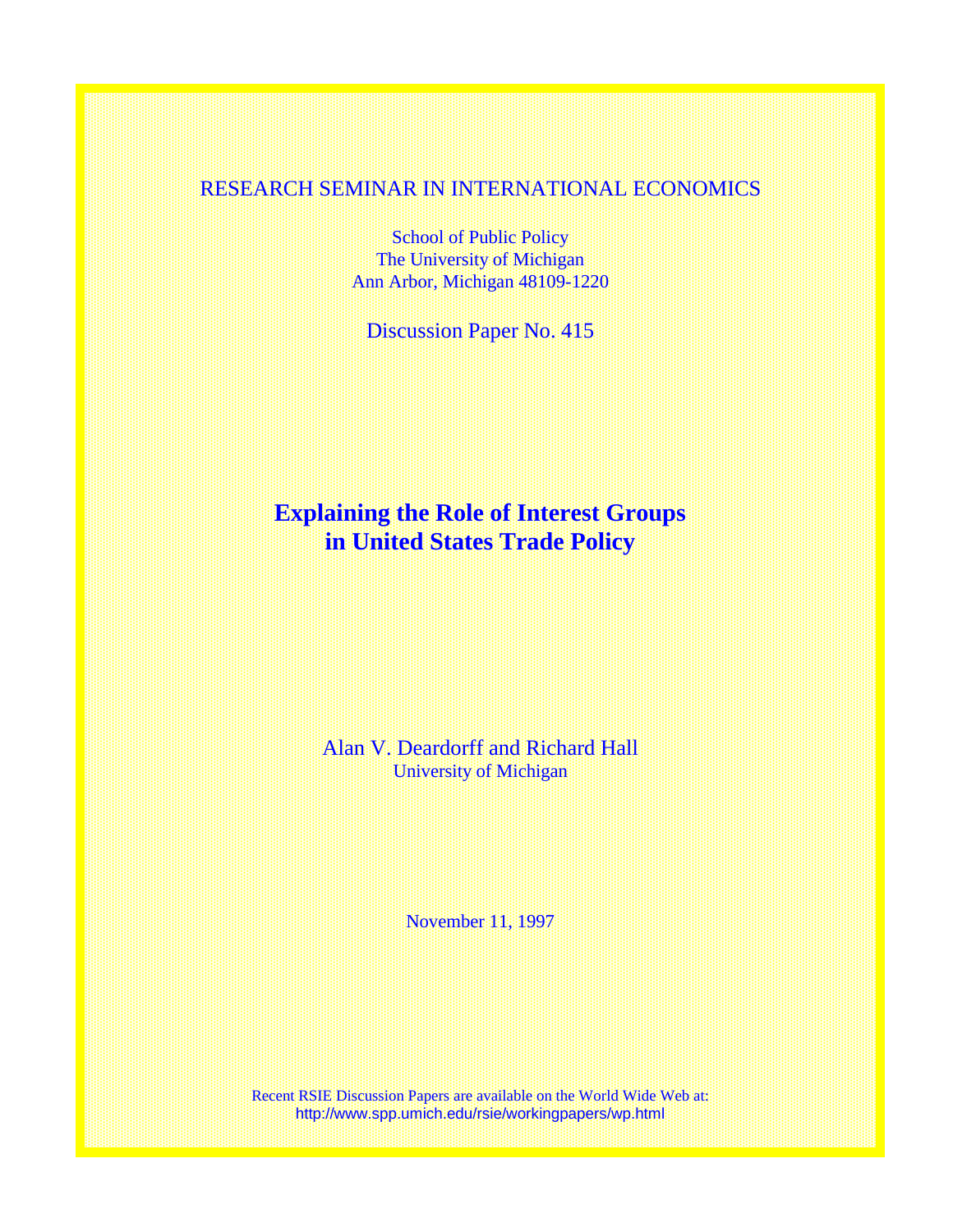## **Explaining the Role of Interest Groups in United States Trade Policy**

**Alan V. Deardorff Richard Hall**

**The University of Michigan**

This is a very preliminary draft, prepared for the Workshop on Trade Policy and the Public Interest, Ann Arbor, Michigan, November 14, 1997

November 11, 1997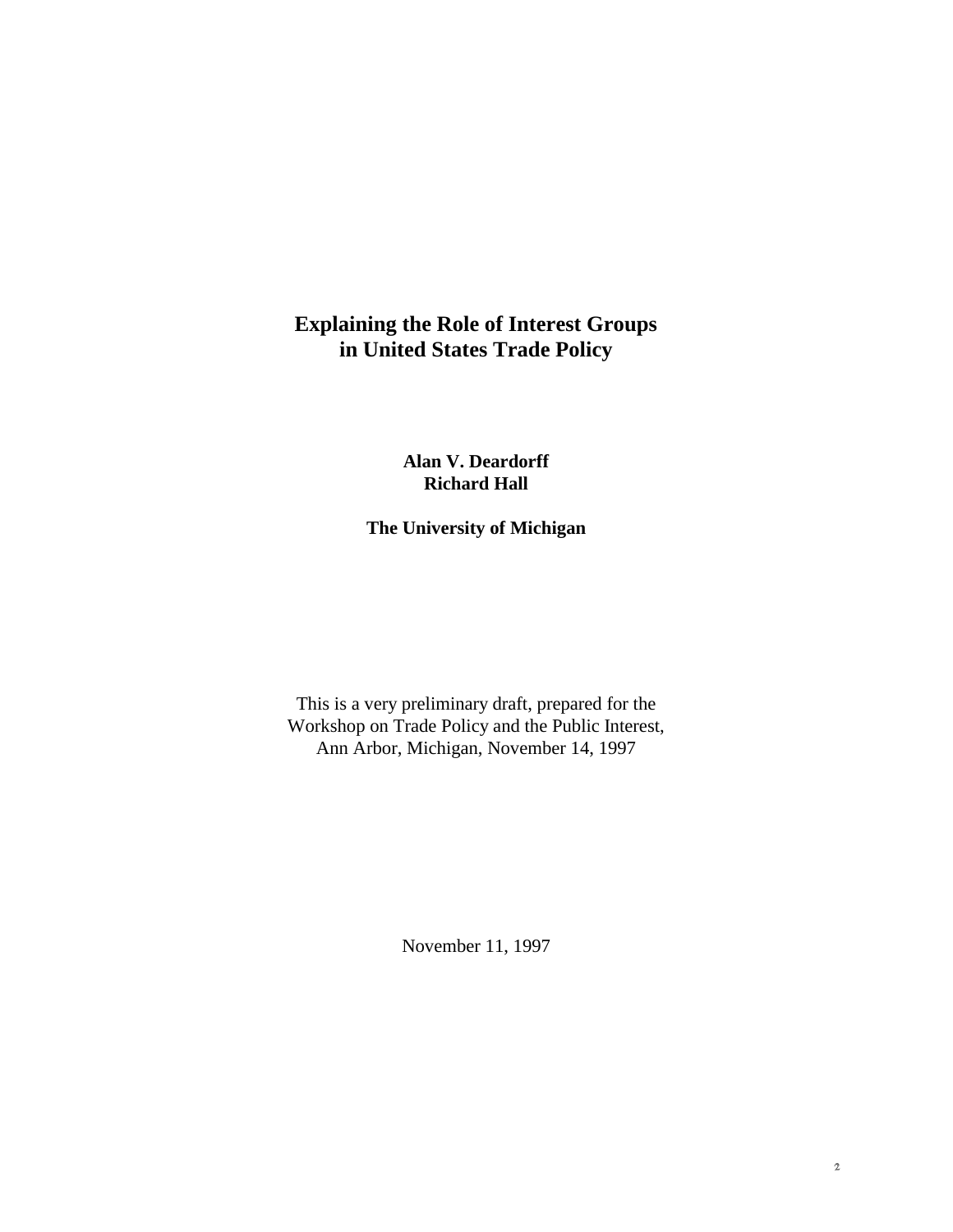#### **ABSTRACT**

## **Explaining the Role of Interest Groups in United States Trade Policy**

#### **Alan V. Deardorff Richard Hall**

#### **The University of Michigan**

This paper provides an alternative analytical view of the mechanism by which interest groups influence trade policy. In contrast to other economic models in which trade policy is essentially "bought" by industrial interests, this model views interest groups and legislators as possibly sharing the same objectives, which they then work together to pursue. The legislators have a limited budget of their own and their staff members' time to work on many issues, and the interest groups influence the process by helping with the work. By selecting legislators who are in closest agreement with their own objectives and then by assisting them in a way that, in effect, subsidizes their efforts, interest groups achieve a role in policy making that is potentially more important than if they merely used financial transfers. In the context of international trade policy, we view this model as applying not only to industries seeking protection, but also to many other interest groups who view restrictions of imports or other trade intervention as useful for their purposes. The latter need not have abundant financial resources in order to be effective, since their assistance can consist primarily of their members and volunteers' time, as well as the expertise that they have accumulated from experience in dealing with an issue.

**Keywords:** Trade Policy **Correspondence:** Public Interest Lobbying

**JEL Subject Code:** F13 Commercial Policy Department of Economics<br>
H00 Public Economics University of Michigan

Alan V. Deardorff University of Michigan Ann Arbor, MI 48109-1220

Tel. 313-764-6817 Fax. 313-763-9181 E-mail: alandear@umich.edu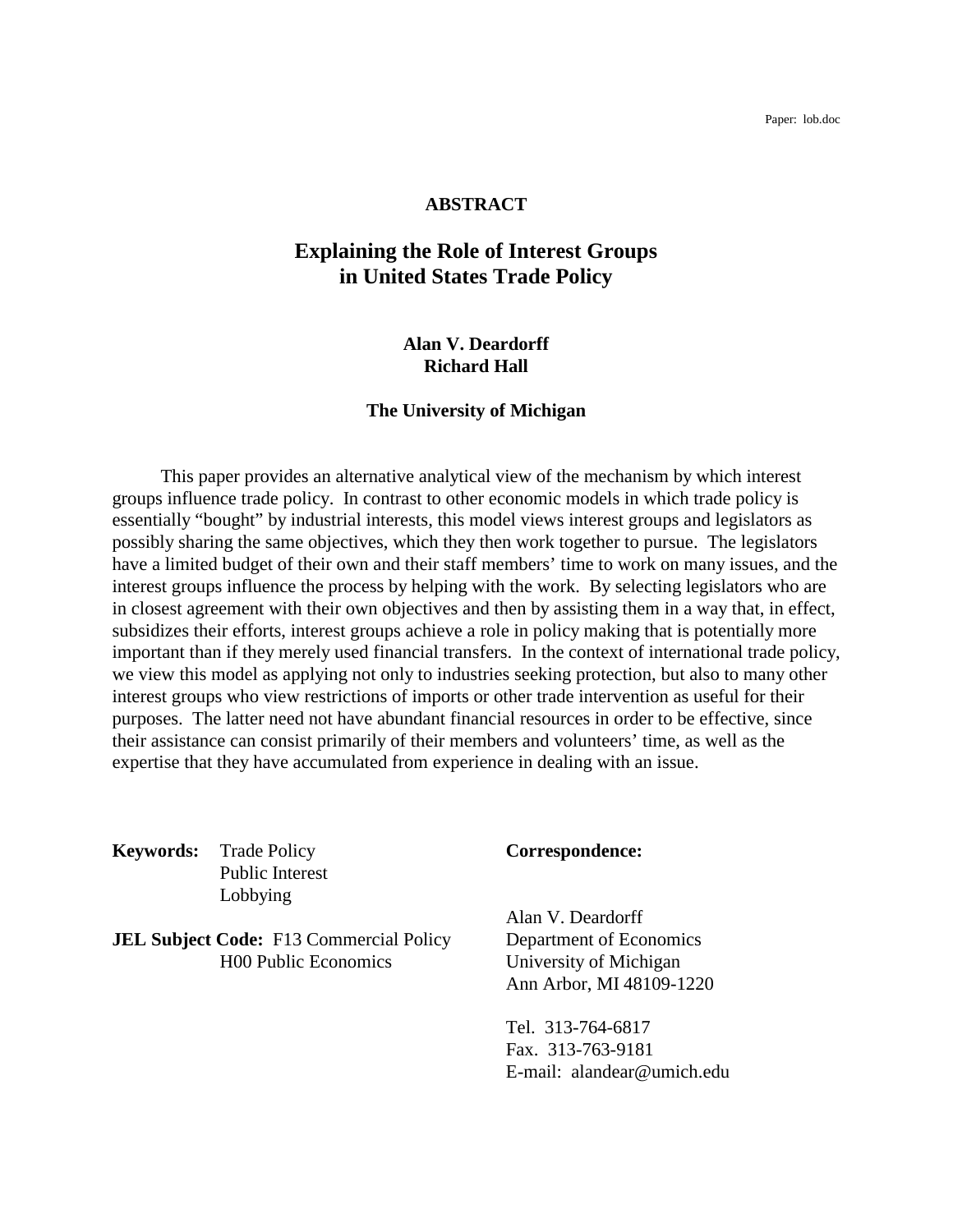## **Explaining the Role of Interest Groups in United States Trade Policy \***

**Alan V. Deardorff Richard Hall The University of Michigan**

#### **I. Introduction**

In their exhaustive case study of the tariff legislation in the 1950s, Bauer, Pool, and Dexter (1963) concluded that the influence of industry groups on U.S. trade policy was modest at best. Legislators were not captured by protection-minded industries. If anything, the reverse was closer to the truth. Trade lobbyists mostly provided information to legislators, which legislators then selectively applied to their own purposes. Lobbyists served as "adjuncts to congressional staff," acting as "service bureaus" to the legislative principal (1963, 442).

Recent work in the political economy of trade presents a very different view. Constituency representation in trade policymaking is, for all intents and purposes, the representation of organized economic interests, and their influence is thought to be quite powerful. In models of the politics of international trade, in particular, import-restricting and export-enhancing policies flow directly from the local power of affected industries. The most sophisticated models capture a process whereby private groups provide valuable resources to legislators to help them win reelection, in return for legislators'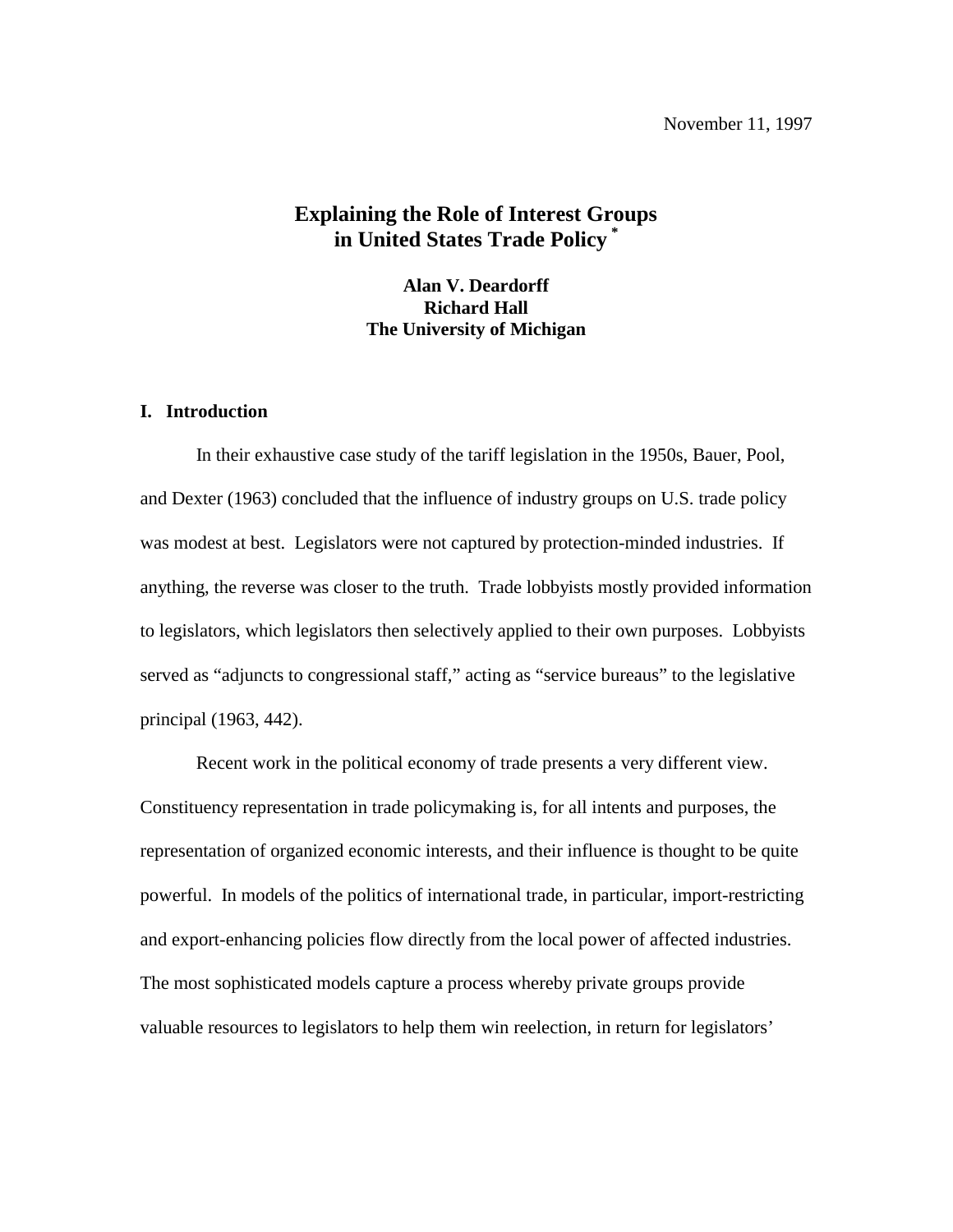support for policies that will favor industry. A manufacturing group seeking to add a protectionist provision to a trade bill, say, would offer campaign contributions to legislators in exchange for their votes when the amendment comes up on the chamber floor.

We think this model captures only one, perhaps not very important part of the process by which groups influence legislators, and we elaborate a different approach. Following recent work by one of the authors (Hall and Wayman 1990; Hall 1995), we will model interest groups not as subsidizers of legislators' reelection efforts but as subsidizers of legislators' policymaking efforts on issues where the policy agreement between group and legislator is already strong. This approach, we argue, more accurately comports with the best scholarship on legislators' voting decisions. It helps to explain what would otherwise appear to be striking empirical anomalies in the political activities of interest groups. And it better comprehends the activities and effectiveness of resourcepoor public interest groups, whose role in trade policymaking has been largely neglected to date. The main implication is that groups may have little effect on legislative elections and may rarely buy roll call votes, but they influence trade policy through different mechanisms and with different means.

In the paper that follows, we will briefly review the work by political scientists and economists doing research on interest group influence in legislative policymaking. We find in the empirical literature some consistent results that appear anomalous if one models the legislator-group interaction as an exchange of electoral resources for

 <sup>\*</sup> We have benefited from the helpful comments of Robert Stern on the topic of this paper, as well as from discussions at the conference, Representation of Constituent Interests in the Design and Implementation of U.S. Trade Policies: The Sweetland Conference, Ann Arbor, MI, November 8-9, 1996.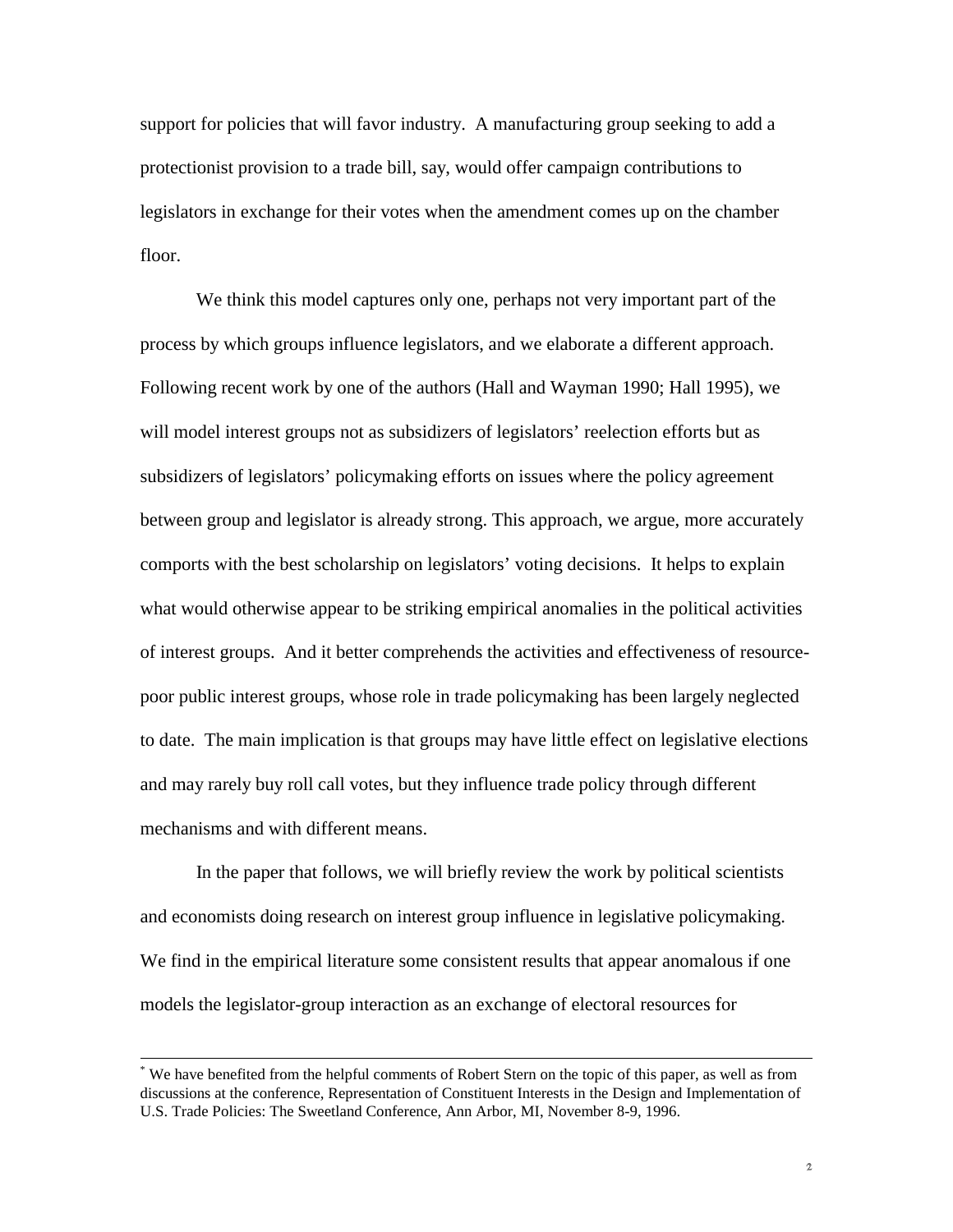legislative votes. In Section III we develop a different but still simple model of the legislator-lobbyist interaction and explore its properties. In this model, the only resource that is relevant for legislative progress on an issue is the time devoted to it by the legislator's enterprise and the time provided by a lobbyist, which are viewed as perfect substitutes. We develop this as a general model of the lobbying process, with no particular attention to any type of policy or type of interest group. However, the motivation of the present paper is to understand how both private and public interest groups influence international trade policy, and in Section V we turn our attention to that application of the model. Section VI concludes by suggesting how empirical work based on the model might proceed.

#### **II. Background**

Three related trends in the American political economy have become increasingly visible over the last three decades: the proliferation of industry groups with representatives in Washington; the rapid growth in the number of political action committees (PACs) affiliated with these groups; and the burgeoning cost of running for federal office. Since 1975, the first of these has grown by a factor of x; the second by a factor of y, and the third by a factor of z.

The logic underlying these patterns has received considerable attention in political science and economics. Early models posited that the connection was one of simple exchange. Reelection-minded legislators sought substantial campaign funds with the advent of high-priced broadcast media campaigns. Private groups, through legally sanctioned PACs, helped to provide them. Private groups sought public policies that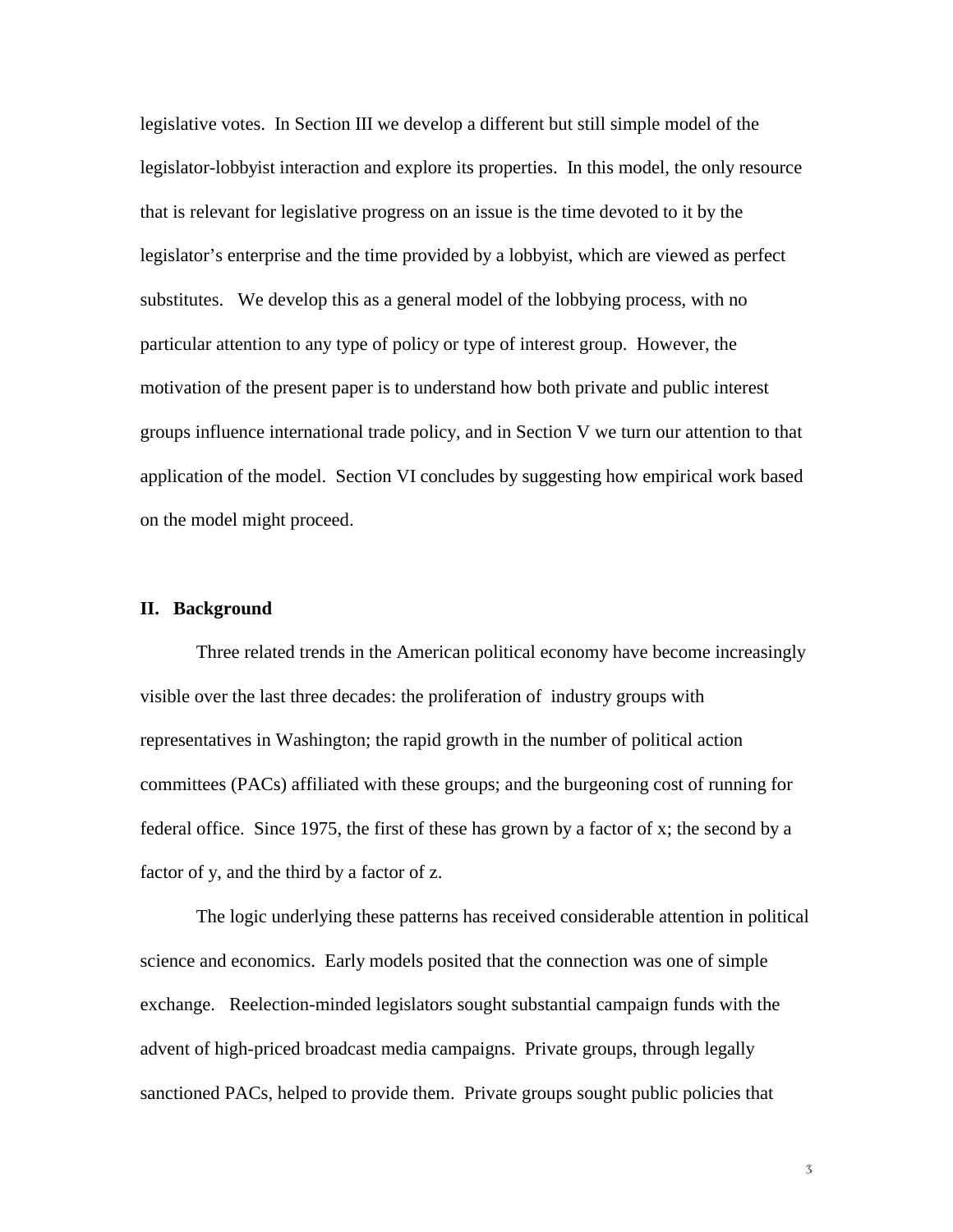awarded, say, federal contracts, trade protections, or regulatory relief. And legislators helped to provide them.

Subsequent theoretical work has elaborated the simple vote-buying model along several lines (e.g., Austen-Smith 1987; Snyder 1990). Numerous empirical studies have attempted to assess when and how much legislative influence groups could purchase with their election-relevant resources. Almost all of these studies have focused on the effects of campaign contributions on legislators' voting behavior. Economists (e.g., Kau and Rubin 1982) and political scientists (e.g., Grenzke 1989) provided comprehensive attempts to test the vote-buying hypothesis. Other works focused on business and union influence in particular areas of legislation, including agriculture (Welch 1982), energy (Evans 1988), and labor law (Silberman and Durden 1976; Wilhite and Theilmann 1987), though to our knowledge none have focused specifically on the effects of industry campaign contributions on legislative voting in the area of international trade.

For the most part, however, evidence that campaign money matters to members' voting decisions is simply weak. Reviewing the research on this question, one of the leading authorities in the field concludes:

Clearly, it is one thing for journalists and pundits to make far-reaching claims about vote-buying, honest graft, and so forth... (but) the upshot is that no matter which approach one prefers, there still is no compelling evidence that PAC contributions have any direct influence on the legislative behavior of members of Congress. (Wright 1996, 148-149).

In general, we find that empirical work has generated more anomalies for the prevailing account of group influence than confirmations of its principal hypotheses. Groups may be getting nothing for their money, yet they raise and disburse ever larger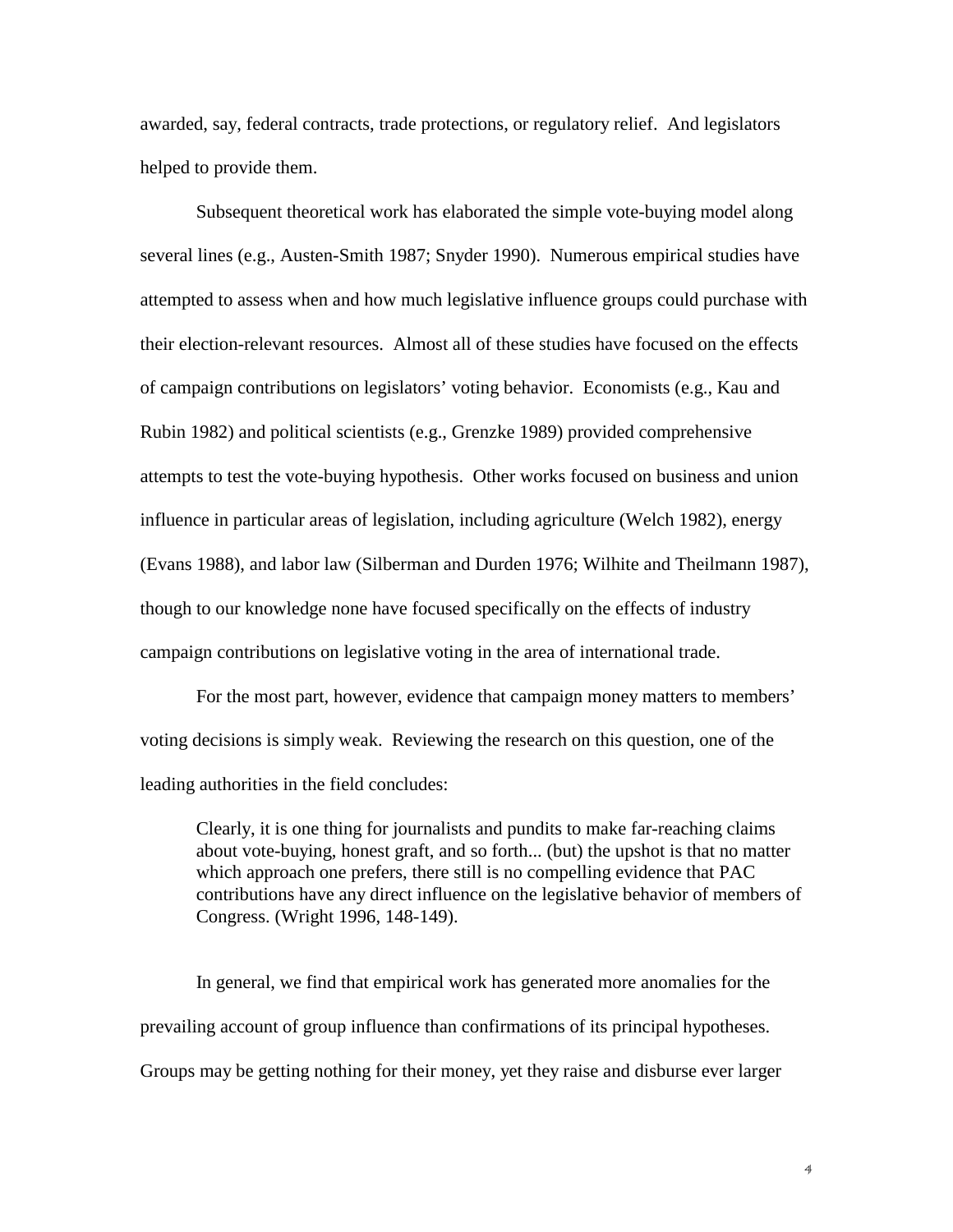sums of money to congressional candidates nonetheless. Related work on PAC allocation strategies and elections has uncovered several consistent patterns that appear anomalous against the theoretical backdrop of the donations-for-votes account. Consider:

- 1. Groups give most to candidates whose reelections are least in doubt.
- 2. Groups give most to candidates whose policy preferences are already strongly aligned with the group for reasons independent of group contributions.
- 3. Once the two party's candidates are chosen, levels of campaign spending have indiscernible effects on incumbents' reelection probabilities. Yet industry groups give overwhelmingly to incumbents.

While the data are not nearly as plentiful on lobbying as contributing, similar patterns appear for this type of group activity. In their study of tariff legislation in the 1950s, for instance, Bauer, Pool, and Dexter found that "lobbyists tended to establish liaison only with the congressmen and senators on their own side." In contrast, "direct persuasion of uncommitted or opposed congressmen and senators was a minor activity" (1963, 353). We are currently gathering data on group lobbying strategies and, as a central tendency, this pattern still holds. Press accounts in the last few days have focused on lobbying efforts to persuade a handful of swing voters from nay to yea on legislation expanding President Clinton's fast-track authority. But such accounts may lead one to mistake a minor behavioral pattern for the major one: Throughout the process, we should find that lobbyists have invested far more time talking to members with protectionist impulses than to members thought to be near the median voter.

The vote-buying model likewise appears puzzling in light of a now welldeveloped literature on legislators' voting decisions. Members' votes on particular measures are overwhelmingly overdetermined by more far more powerful considerations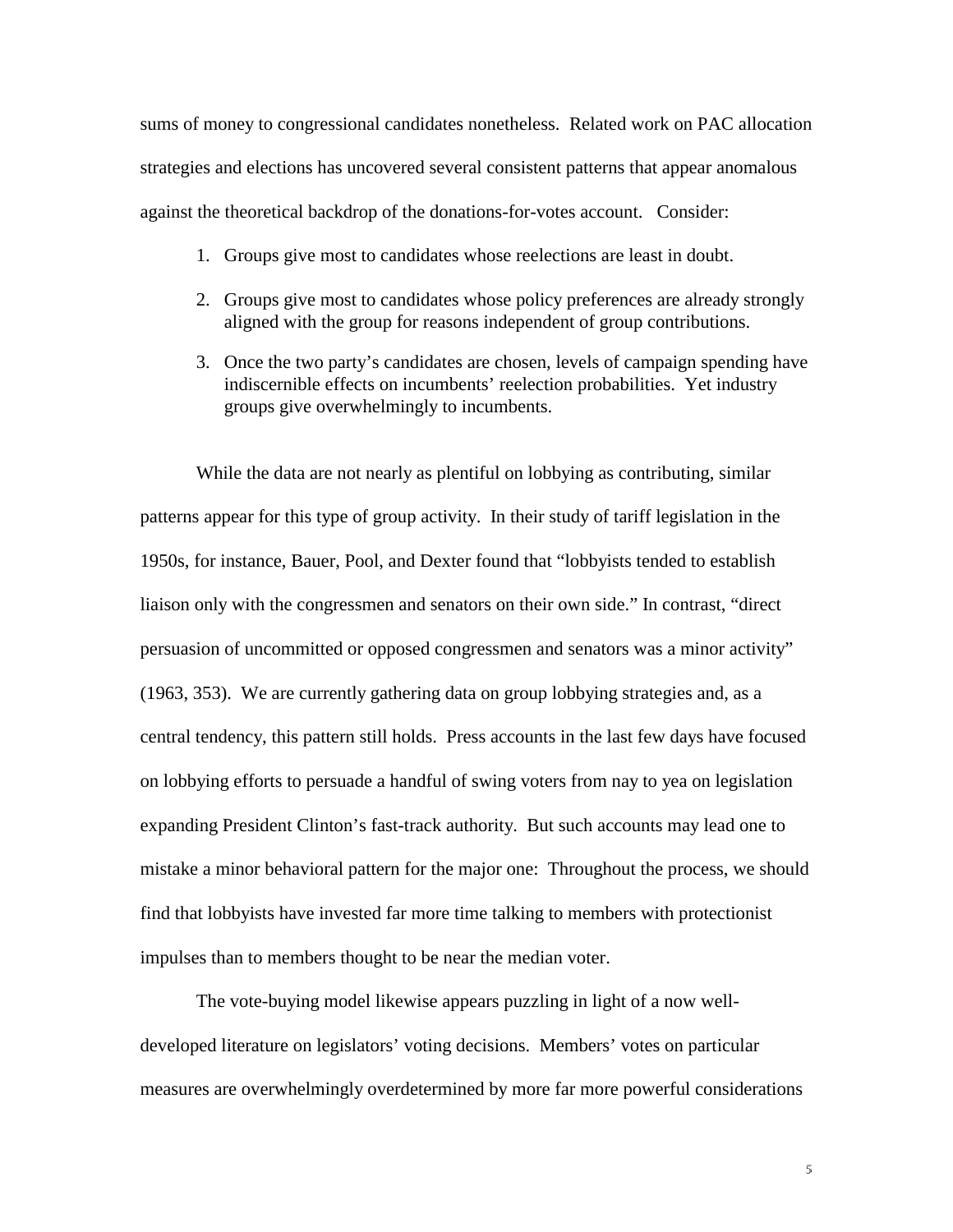of party, personal ideology, and geographic constituency (see esp. Kingdon 1989). Only rarely are even a few members' votes so close to the threshhold between yea and nay that a marginal investment of group lobbying effort or campaign money might push them one way or the other. The rational group strategist could reasonably expect no effect. And even if a few individuals' votes were changed, their effect on the collective choice of the chamber would only arise in razor thin votes. As we have noted, in any case, the huge bulk of interest group contributions and lobbying investments is targeted elsewhere -- not on likely fence-sitters but on almost certain supporters.

Although presented here in somewhat stylized form, the literatures on legislators' voting decisions, PAC allocations strategies, and legislative elections lead us to suspect either that (1) reputedly astute group strategists are patently irrational, or (2) the conventional vote-buying model is wrong. We will assume (2) and proceed to develop an alternative model of interest group influence that we believe will prove theoretically more coherent and empirically more accurate.

Our model bears some similarity to that of Denzau and Munger (1986), who also modeled the allocation of legislative effort to issues. Their objective function was the legislator's chance of re-election (number of votes in the next election), and that depended on campaign resources that were provided by interest groups in return for "policy services," which is comparable to what we will refer to as a legislator's efforts toward "legislative progress." Their legislators allocated their own scarce effort to providing these services, taking as given assumed response functions indicating the campaign resources that interest groups would provide in return. The authors' main focus was on how legislators would choose among various constituencies for whom to

 $\mathbf 6$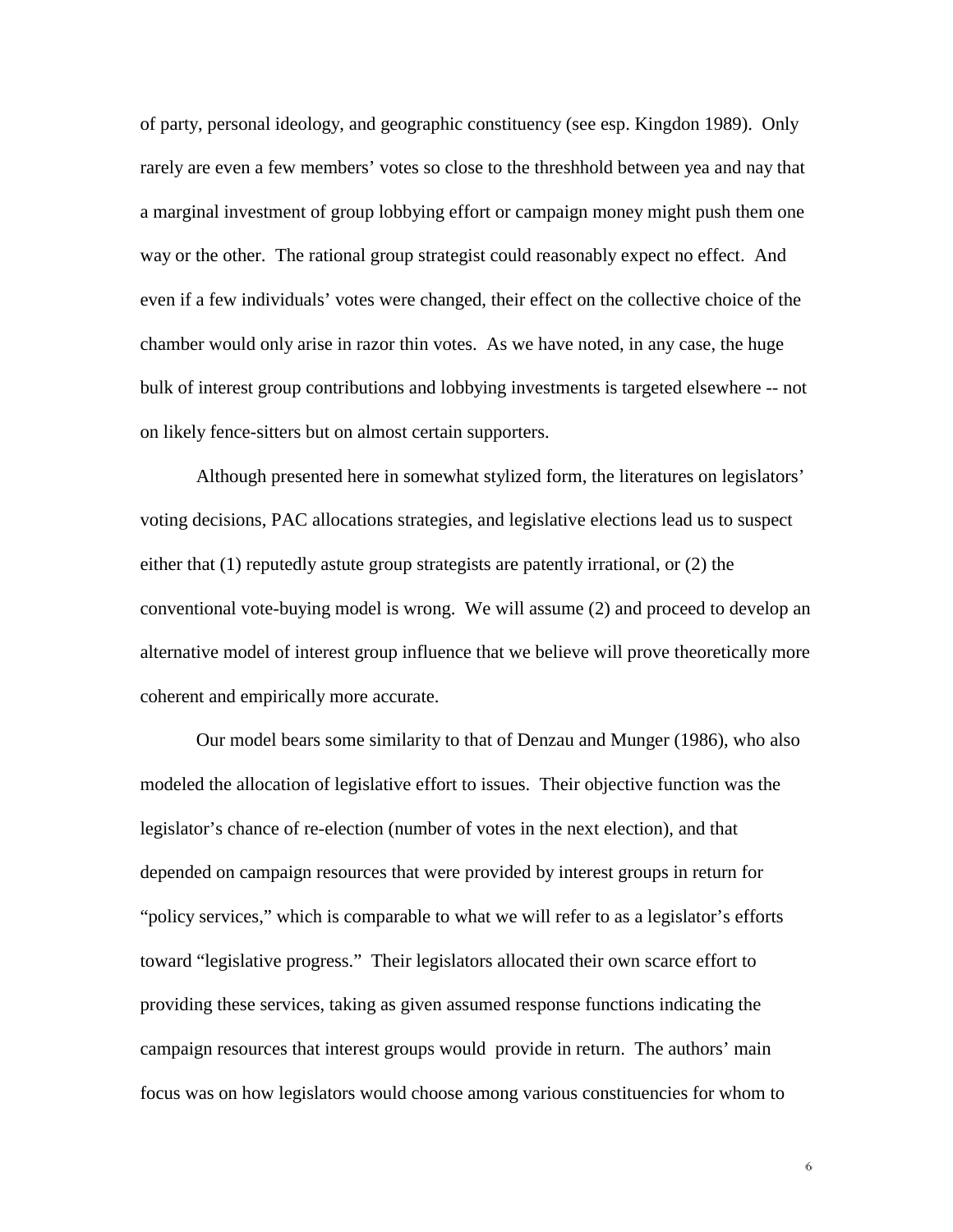provide services. Our model, in contrast, focuses on the shared goals of legislators and interest groups in promoting various objectives, rather than strictly on re-election, although that certainly can be one of the objectives. Rather than having the interest groups provide resources directed toward reelection, we have them work together with the legislator toward their shared goals involving legislation. And, perhaps most importantly, we focus on the choice by interest groups of which legislators to support.

Our model differs markedly from most of the theoretical literature that has appeared recently on the political economy of trade policy. As reviewed in Deardorff and Stern (1997), these models have tended to focus on the policies selected by the political process, usually levels of trade protection. Some of these models (Mayer 1984, Magee, Brock, and Young 1989) have focused on voting behavior as it would be influenced by the choice of policy. Others have made the policy the outcome of a choice by industries of levels of support given the willingness of legislators to provide protection on the basis of that support (Findlay and Wellisz 1982), or a choice by policy makers of levels of protection given the willingness of industries to provide resources in exchange for it (Hillman 1989). The latter is similar to the assumption in Denzau and Munger (1986) that interest groups provide resources in response to policies. These two approaches – industries responding to policy maker offers of protection, and policy makers responding to industry offers of support – are combined by Grossman and Helpman (1994), who solve the difficult problem of obtaining both of these offer functions as endogenously optimal responses to the other.

This literature has been very useful in identifying the determinants of protection, but it does not address other dimensions of the linkage between trade legislation and the

 $\boldsymbol{\gamma}$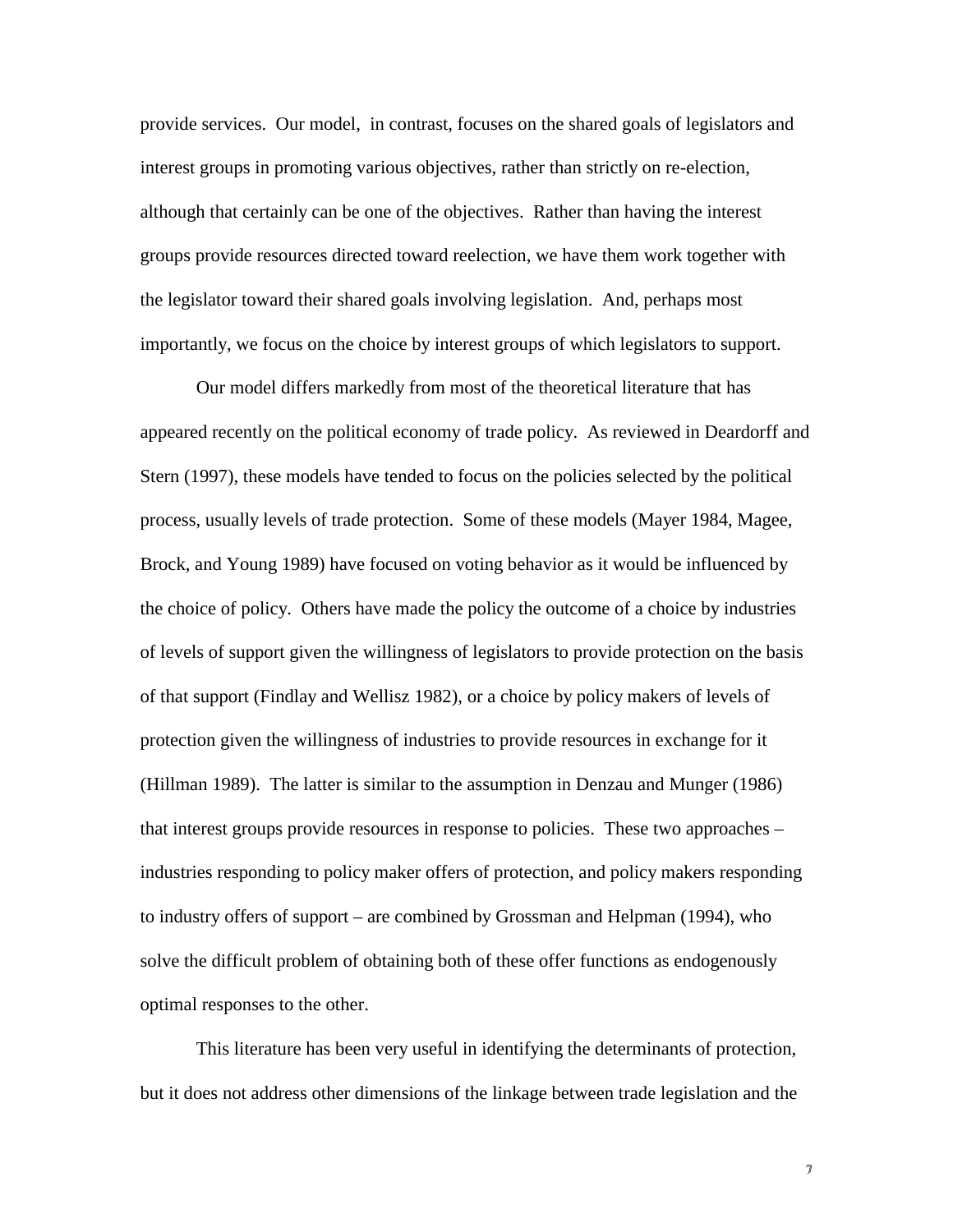many issues that motivate interest groups. Nor does it seem to allow any role at all for interest groups that are not well heeled with resources that they can contribute to a legislator's political campaign. Finally, although this political economy literature does not really address the issue of which legislators will receive support from industries seeking protection, the focus on electoral politics would seem to suggest that resources would go only to those legislators whose election and/or position on protection are most in doubt. As we have noted, that does not seem to concord well with the facts.

#### **III. The Model**

We model both legislators and lobbyists as interested in "issues" on which they wish to make "legislative progress," and we presume that this progress can in principle be quantified and represented by a variable  $P_i$ , the progress on issue  $i$ , even though we recognize that actually measuring this is difficult.

Lobbyists typically care about only a single issue, and we model them as allocating their scarce resources so as to maximize in any time period the progress that is made on their issue of interest. Since they will accomplish that by influencing legislators, we will come back to them after we have fist modeled the legislators.

#### *Legislator Choice*

Legislators, unlike lobbyists, care about a wide variety of issues, and for a variety of reasons, all of which we summarize in a utility function very much like that of a consumer in consumer theory. The reason that a legislator cares about an issue may be direct, in that she herself believes the issue to be important for moral, ethical, or

 $\,$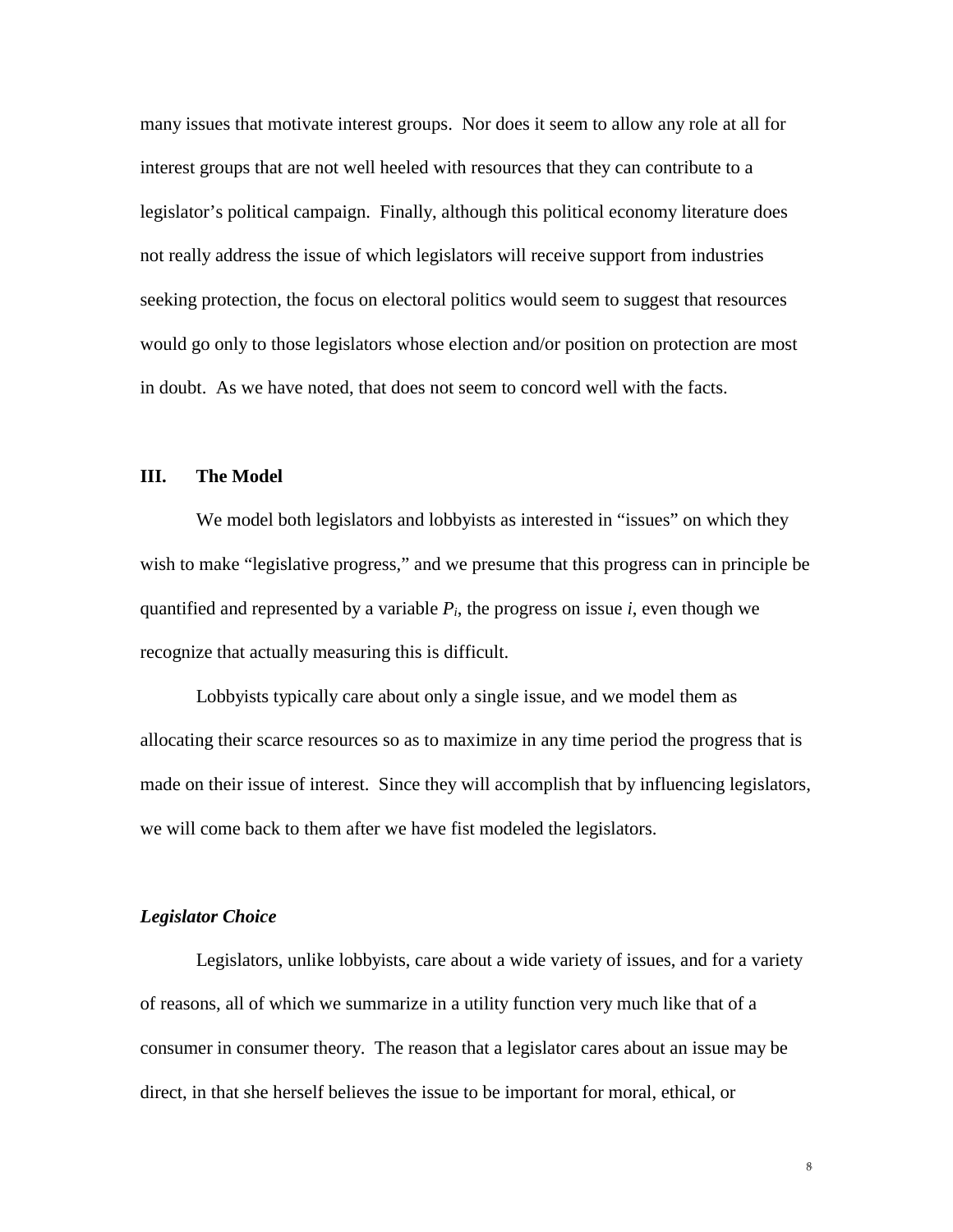ideological reasons, or it may be indirect because she knows that the issue is important for her constituents and she can improve her chances for reelection by pursuing it. For our purpose, the distinction does not matter. The point worth emphasizing here is that we do not assume that all legislative and lobbying activity is motivated by reelection. Indeed we think that lobbying often has little to do with a legislator's reelection calculation.

One complication, however, is that many issues of importance have (at least) two sides, and one person's view of progress may be another's view of regress. We therefore include a parameter,  $b_i^{\ell}$ , in legislator  $\ell$ 's determination of utility that records her attitude toward issue  $i - a$  negative  $b_i^{\ell}$  indicating that she prefers to work against the issue, not for it. In addition, since this parameter is available, we also take its size to represent the strength of the legislator's concern about the issue. With completely arbitrary utility functions, of course, this would be meaningless, since a large  $b_i^{\ell}$  could be undone by a low marginal utility. However, to give the model some structure we will assume that all legislators share the same form of the utility function, with positive marginal utilities on every issue, the variation across legislators being captured entirely by their  $b_i^{\ell}$ parameters.

Specifically, we will let  $U^{\ell} = U(P^{\ell}, b^{\ell})$  for every legislator,  $\ell$ , with  $P^{\ell}$  a vector recording the progress made on all issues by that legislator and her staff in a period of time, and  $b^{\ell}$  being the corresponding vector of parameters these parameters. Since this is very general and admits the possibility of outcomes that might be viewed as implausible, we will normally restrict this function further to take the following "additively separable" form: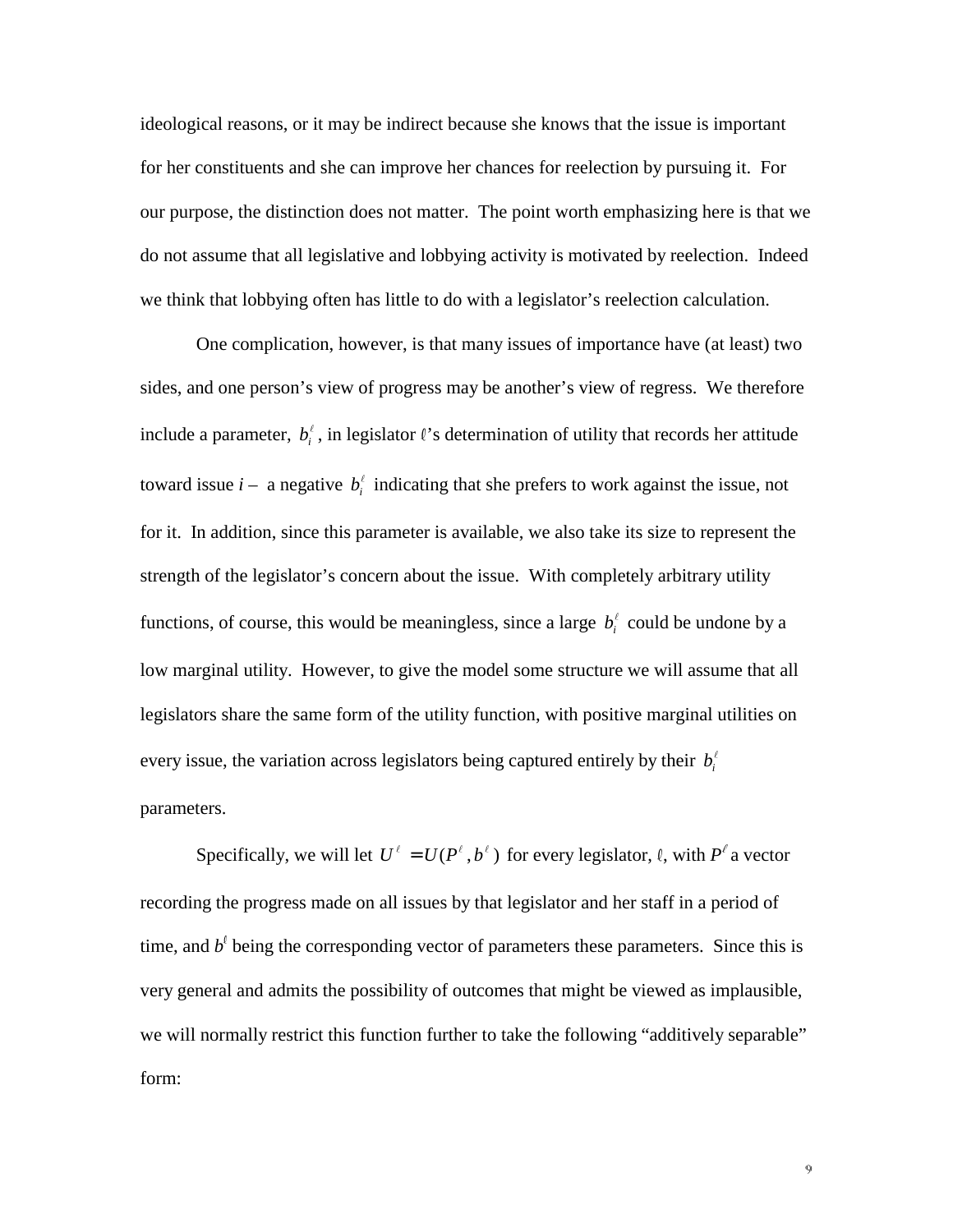$$
U^{\ell} = \sum_{i=1}^{n} b_i^{\ell} u_i (P_i^{\ell})
$$
 (1)

where  $u_i(\cdot)$ , common to all legislators, is the utility derived from issue *i* except for scaling by legislator *i*'s preference parameter. This issue sub-utility function needs to be defined on both positive and negative progress, taking on negative values for negative progress so that multiplication by a negative  $b_i^{\ell}$  will contribute positively to total utility.

Each sub-utility function will also have a slope at the origin that we represent  $u_i^0$  that



Together these assumptions imply that the  $u_i$  functions look something like Figure 1.

In the absence of lobbying, a legislator has only her own time and the time of her staff to allocate toward pursuing each of the issues. We take these time constraints to be fixed and binding, specifically *not* allowing a legislator to use money to purchase additional time. In this section we also regard staff time as a perfect substitute for the legislator's own time, an assumption that we drop in the next section.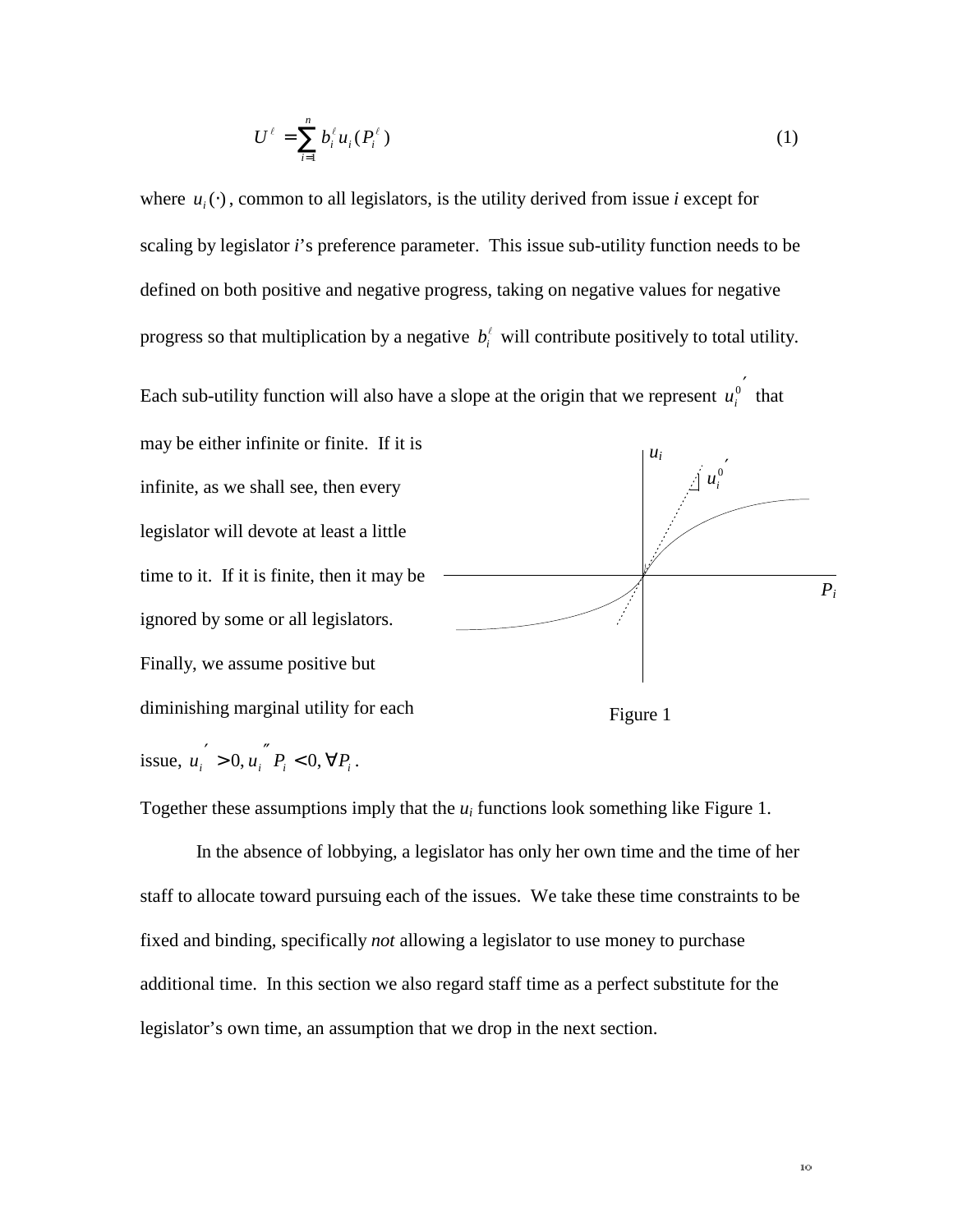In order to translate time into progress on the issues, we need to specify the technology of producing "progress." Of course a wide variety of activities go on in a legislator's day and in their office, and one can imagine that some are far more productive than others. However, for simplicity we shall assume that progress on any issue requires a constant amount of time per unit, so that, say, doubling the amount of time devoted to an issue also doubles the progress made on it. This assumption of constant costs (or constant returns to scale) can be very important for the results of our model, as we know from analogous models of economic theory, and we have no particular justification for the assumption except simplicity. Therefore it is an obvious place to look for changes in the model that might be able to make it accord better with reality. In any case, we define parameters  $a_i^{\ell}$  as the amount of time per unit of progress on issue *i* required by legislator  $\ell.$ 

With these assumptions, the legislator's problem is simply to allocate the available time of herself and her staff across the issues so as to maximize the utility she derives from the progress achieved on all of them together. Letting *T* be the amount of time available per period, she seeks to  $\hat{P}_{\rm 0}$  $T^{\ell}/a_0^{\ell}$ *P*0

$$
\begin{array}{ll}\n\text{maximize} & U(P^\ell, b^\ell) \\
\text{s.t.} & \sum_i a_i^\ell P_i^\ell = T^\ell\n\end{array}
$$



Figure 2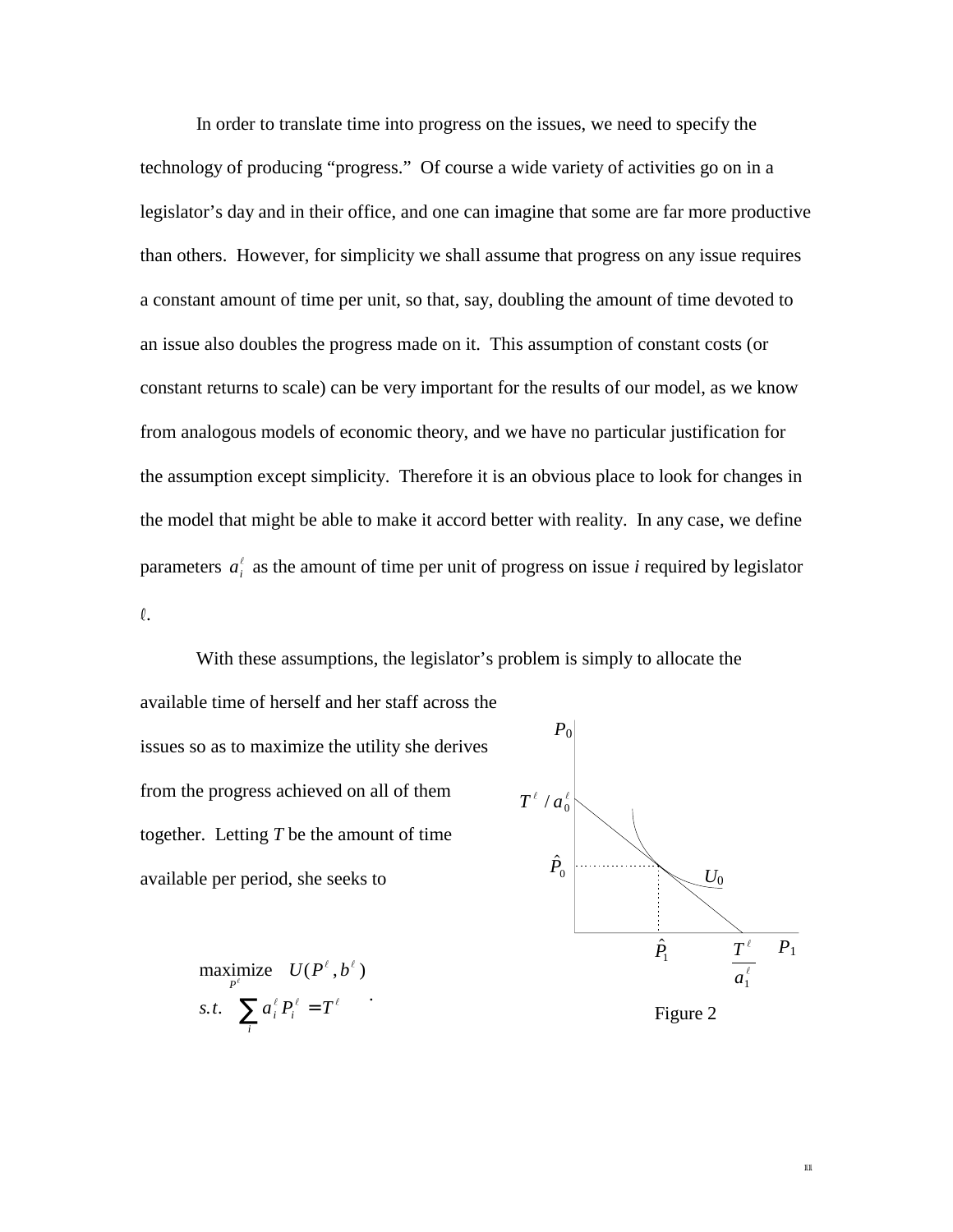The solution to this problem is familiar from consumer theory and is represented in Figure 2. The legislator faces a budget constraint imposed by the time available and the time required to make progress on each issue, the latter being the parameters  $a_i^{\ell}$ , which serve as prices. She selects the optimum identified by a tangency between the budget line and an indifference curve.

With the utility function from (1) the maximization problem becomes

$$
\begin{array}{ll}\n\text{maximize} & U^{\ell} = \sum_{i=1}^{n} b_i^{\ell} u_i(P_i^{\ell}) \\
\text{s.t.} & \sum_i a_i^{\ell} P_i^{\ell} = T^{\ell}\n\end{array} \tag{2}
$$

the first order conditions of which require

$$
\frac{u_i'}{u_j'} = \frac{a_i^{\ell}}{a_j^{\ell}} \frac{b_j^{\ell}}{b_i^{\ell}},
$$
\n(3)

which is the condition of tangency in Figure 2. Since  $u_i'$  is monotonic, it can be inverted to yield the chosen levels of progress as

$$
P_i^{\ell} = u_i^{\ell-1} \left( \lambda \frac{a_i^{\ell}}{b_i^{\ell}} \right), \tag{4}
$$

where  $\lambda$  is a Lagrange multiplier measuring how binding is the time contraint. It will vary somewhat as conditions facing the legislator change, but not enough to interfere with the main implications of (4): that the chosen level of progress is a decreasing function of its time cost to the legislator,  $a_i^{\ell}$ , and an increasing function of how much the legislator cares about the issue,  $b_i^{\ell}$ . Hardly surprising, of course, but reassuring that the model generates plausible results.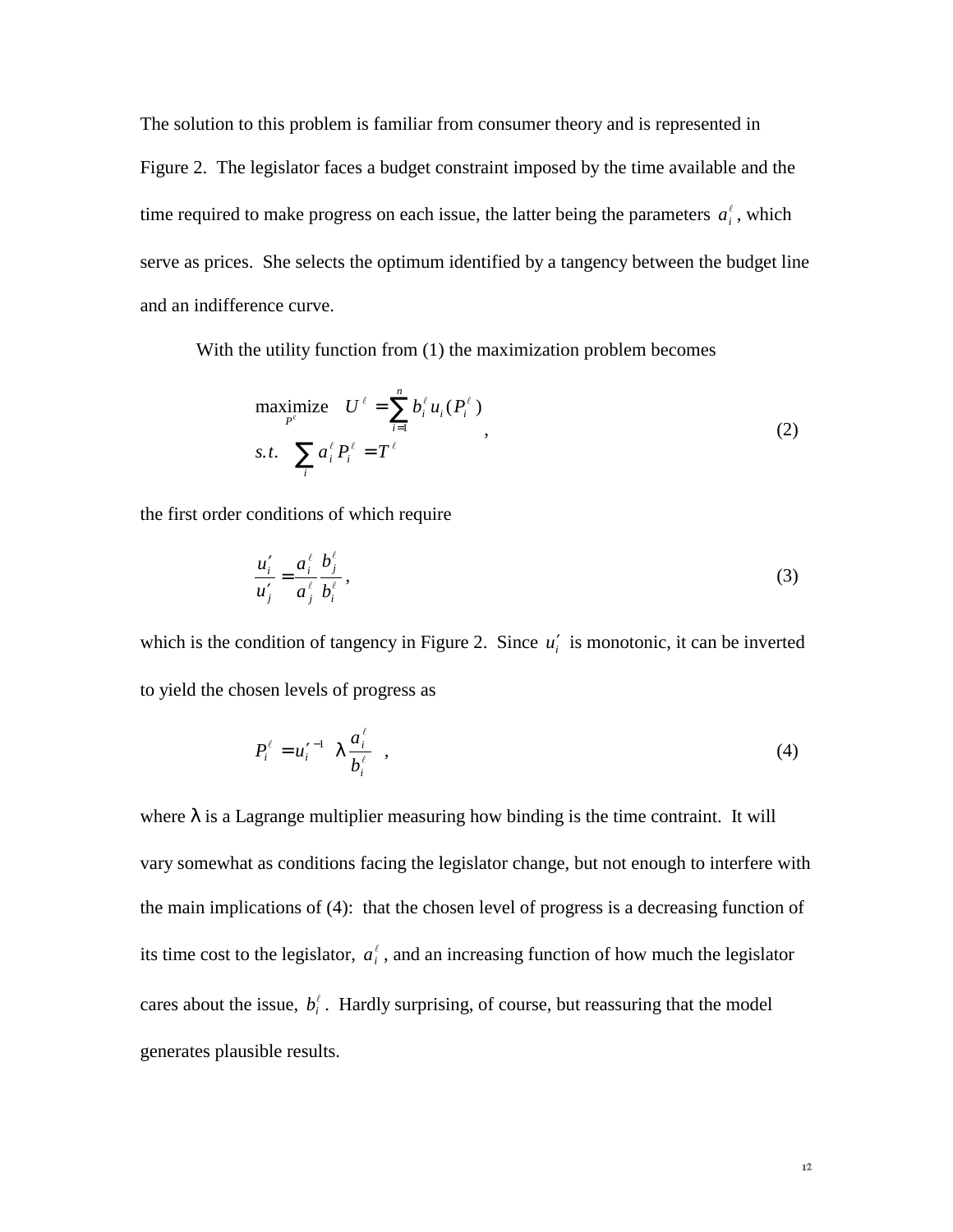This solution has all of the familiar properties of consumer demand functions in response to changes in the time-requirements parameters serving as prices and time endowment serving as income. Most straightforward is an increase in income, which in

this case would occur if the legislator were allowed more staff, increasing the time *T* that she has to allocate to all issues. This shifts the budget line outward from the origin without changing its slope, as shown in Figure 2. I higher tangency with an indifference curve is found at higher utility, but it could in general involve either an increase or a decrease in the time allocated to any



particular issue. Goods whose consumption drop when income rises are called "inferior goods," and are not uncommon – low quality varieties are routinely replaced by higher quality ones, for example. In spite of this it is customary to assume away such inferior goods except when their presence is the center of attention, and we will do the same here with inferior issues. That is, we will assume, as is true in the additively separable function (1), that all issues are "normal," in that legislators allocate at least a little bit of any increase in time resources to each. Hence the arrows in Figure 3 show progress on both issues increasing.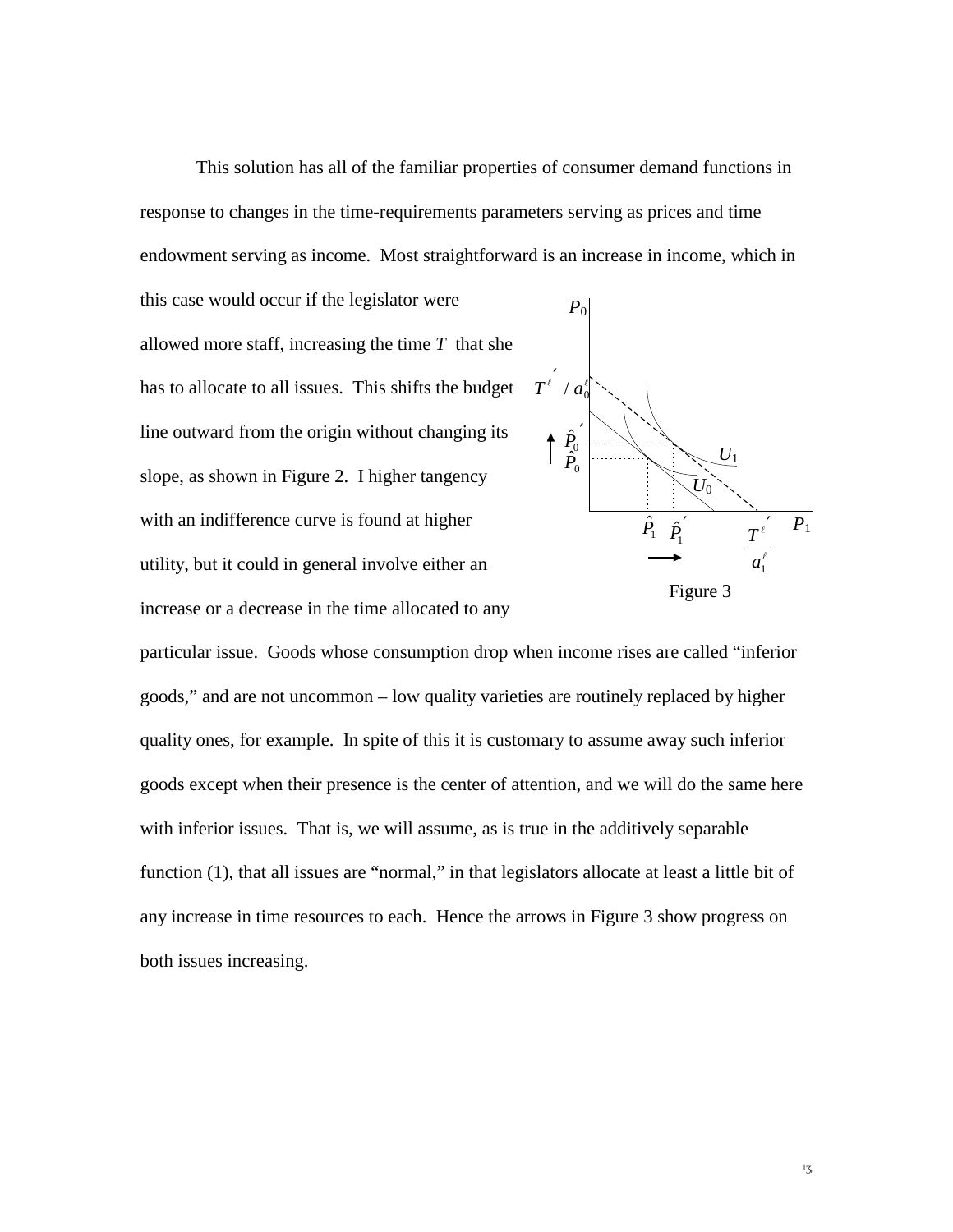Similarly, the model can illustrate the effects of a change in "prices." For example, a drop in the time required for a legislator

to make progress on an issue,  $a_1^{\ell}$ , rotates the budget line counterclockwise, pivoting on its vertical intercept as shown in Figure 4. This permits the legislator to make more progress on both issues, if she chooses. But because progress on issue 1 has become cheaper, there is a substitution effect favoring more progress on issue

1 and less on other issues, represented here by issue



0. At the same time, because the lower cost of pursuing issue 1 could free up time for other issues, there is also an income effect favoring greater progress on both issue 1 and issue 0. With normal issues, then we will see greater progress made on issue 1, as shown, while the progress made on other issues may rise or fall, depending on how these income and substitution effects balance out in preferences. With the stronger assumption of additively separable preferences as in (1), the substitution effect must dominate the income effect and progress on other issues falls.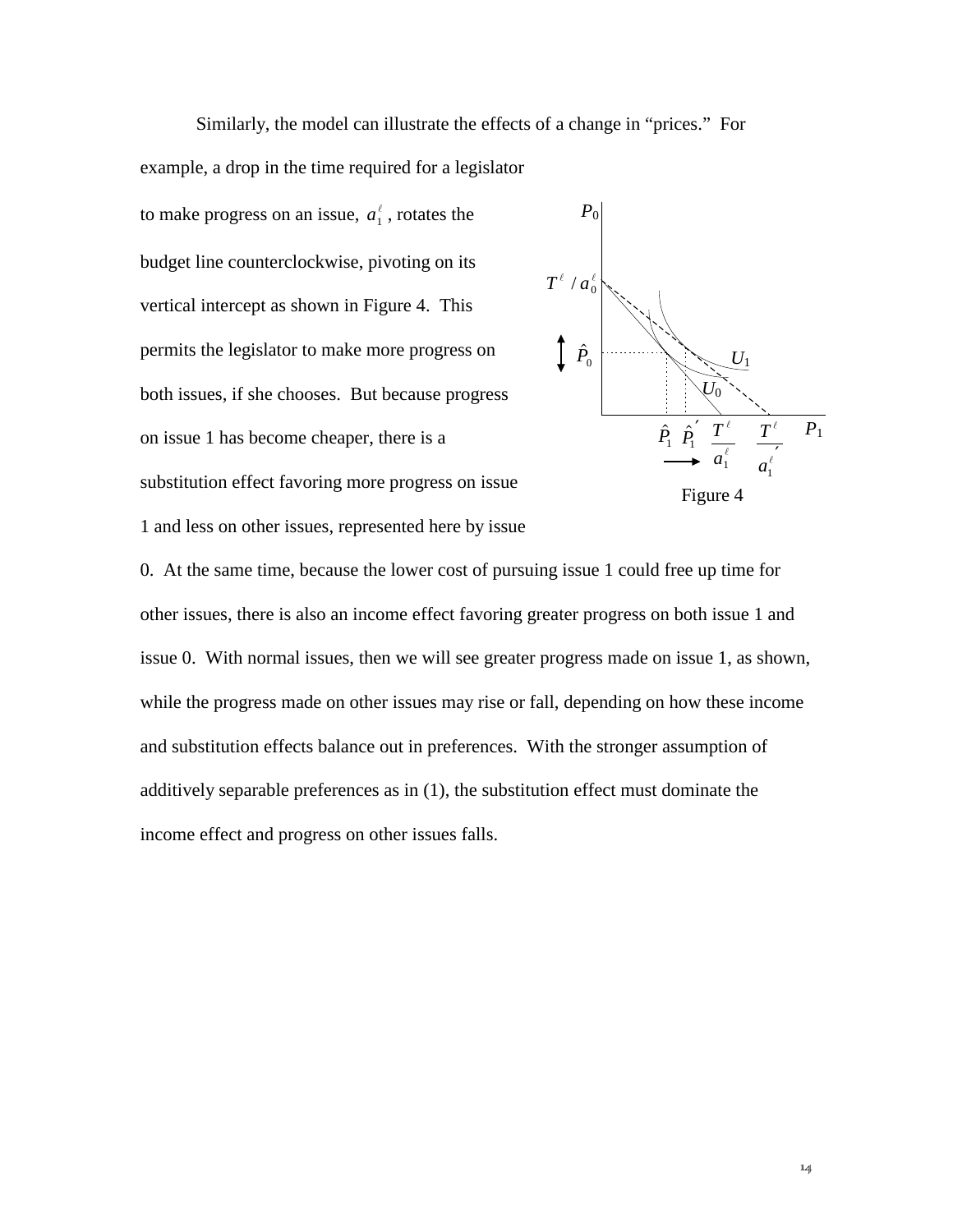

 $U_0^A$ . If another legislator B cares more about issue 1 than does A, so that  $b_1^B > b_1^A$ , then their respective optimal indifference curves will appear as shown.

#### *Lobbying Activity*

In the context of this model, a lobbyist seeks to use her resources to influence the resource allocation choices made by a legislator. This could perhaps be done by changing the legislator's preference, using the force of argument to persuade her to increase her level of concern about the lobbyist's issue, but that will not be our focus. It could also be done by altering the "technology" of the legislator, showing them how to use their time more cost effectively an behalf of the cause, but while closely related to the mechanism we do assume, this would require a dynamic model and seems unnecessarily cumbersome.

Instead, what we assume is simply that the lobbyist is able to provide the equivalent of additional staff time to devote to the issue. This might be done indirectly by making available resources (results of research, for example) that will save the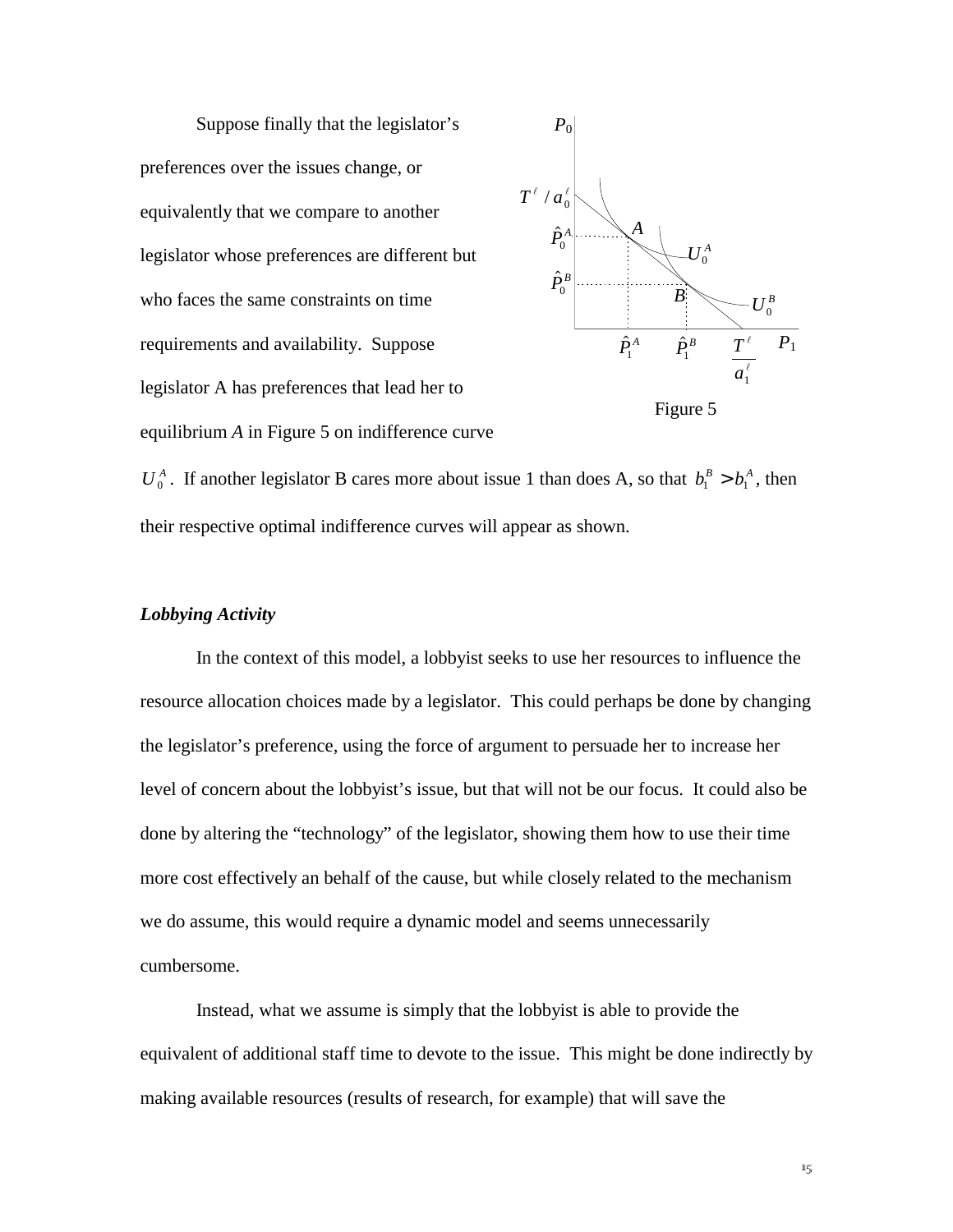legislator's staff from having to do something they might otherwise have done. Or it may be done quite directly, having someone from the lobbyist's organization join the legislator's staff to help them will their activities.

Either way, the effect of this lobbyist support is to alter the constraints facing the legislator, most obviously relaxing the constraint on time available for this and perhaps other issues. We will work through several ways that this support might be provided, in terms of the commitments that the lobbyist and legislator might make to each other, to see how each might affect behavior and therefore how attractive each option might be to both parties.

Consider first a simple grant of time. That is, the lobbyist contributes a worker to the legislator's office, leaving the legislator free to use that worker any way she wishes. We have already seen the effects of such a grant, in the form of the increased time analyzed above in Figure 3. With our assumption that no issues are inferior, this does increase the progress that the legislator makes on any issue that she cares about positively, so there is a positive benefit to the lobbyist from this kind of activity. It is a small one, however, compared to the progress that could have been made if all of the extra time had been used for the lobbyist's issue. In our model, an extra hour of unconstrained staff time will be spent by the legislator on a mix of issues, and only a fraction of it will go toward increasing progress in the lobbyist's issue of concern. Indeed, none of it may be used for that issue. Without the lobbyist's contribution the legislator might have chosen to devote no time at all to the issue, which she would do even with a positive concern for the issue if her time was worth more working on other issues than she could accomplish on this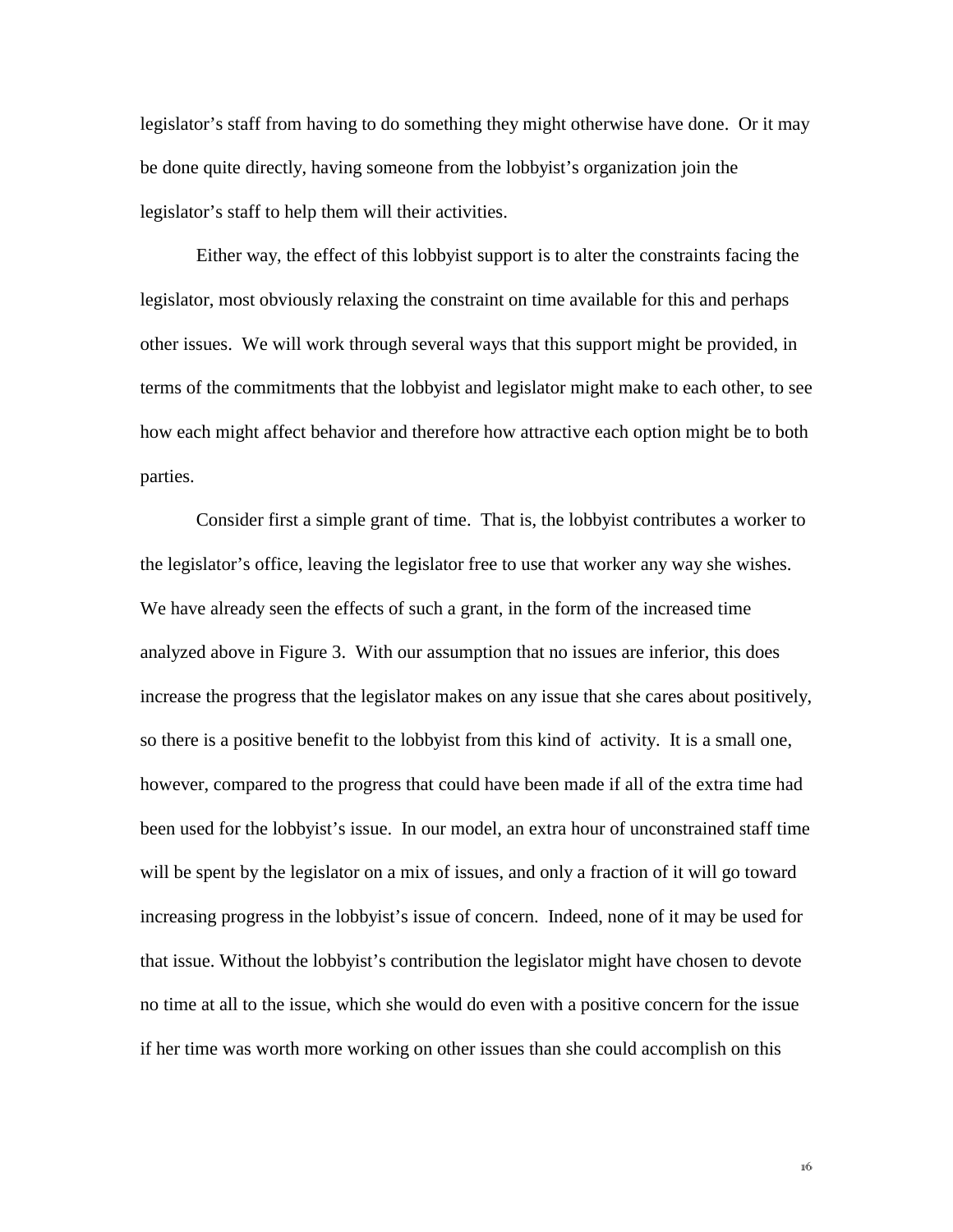one, 1 then a small contribution of unconstrained time by the lobbyist will be used entirely for other issues. Only if the contribution of time is large enough to bring the cost of time down significantly may the lobbyist get any return on their contribution at all in that case.

Consider, therefore, a constrained grant of time. That is, suppose that the lobbyist makes available some staff time that she requires be used only on the lobbyist's issue. That does not seem too difficult to do, since the worker assigned to provide that assistance will likely know what they are being asked to work on. In fact, however, while they can know what they are doing, they cannot necessarily know what others are doing,

or – more importantly – what others would have been doing in their absence. Thus, if the legislator would have been using her staff anyway to work on the lobbyists issue, then she can simply shift her own workers to other tasks and enjoy an effectively unconstrained increase in staff time. Only if more hours are contributed than she would have devoted to this issue before will there be a greater increase in progress than could have come from an unconstrained grant.





Both possibilities are illustrated in Figure 6. The grant of  $H^{\ell}$  hours by the lobbyist, constrained to be used on issue 1, shifts the budget line horizontally to the right by the amount of progress those hours can achieve alone,  $H^{\ell} / a_1^{\ell}$ , producing a new budget line with a kink at *B*′ . For a legislator whose preferences have her already devoting a good deal of attention to issue one, at *A*, the constraint is not binding and she

 $\overline{a}$ 

<sup>&</sup>lt;sup>1</sup> Formally, if  $\lambda^{\ell} a_i^{\ell} > b_i^{\ell} u_i^{\prime 0}$ .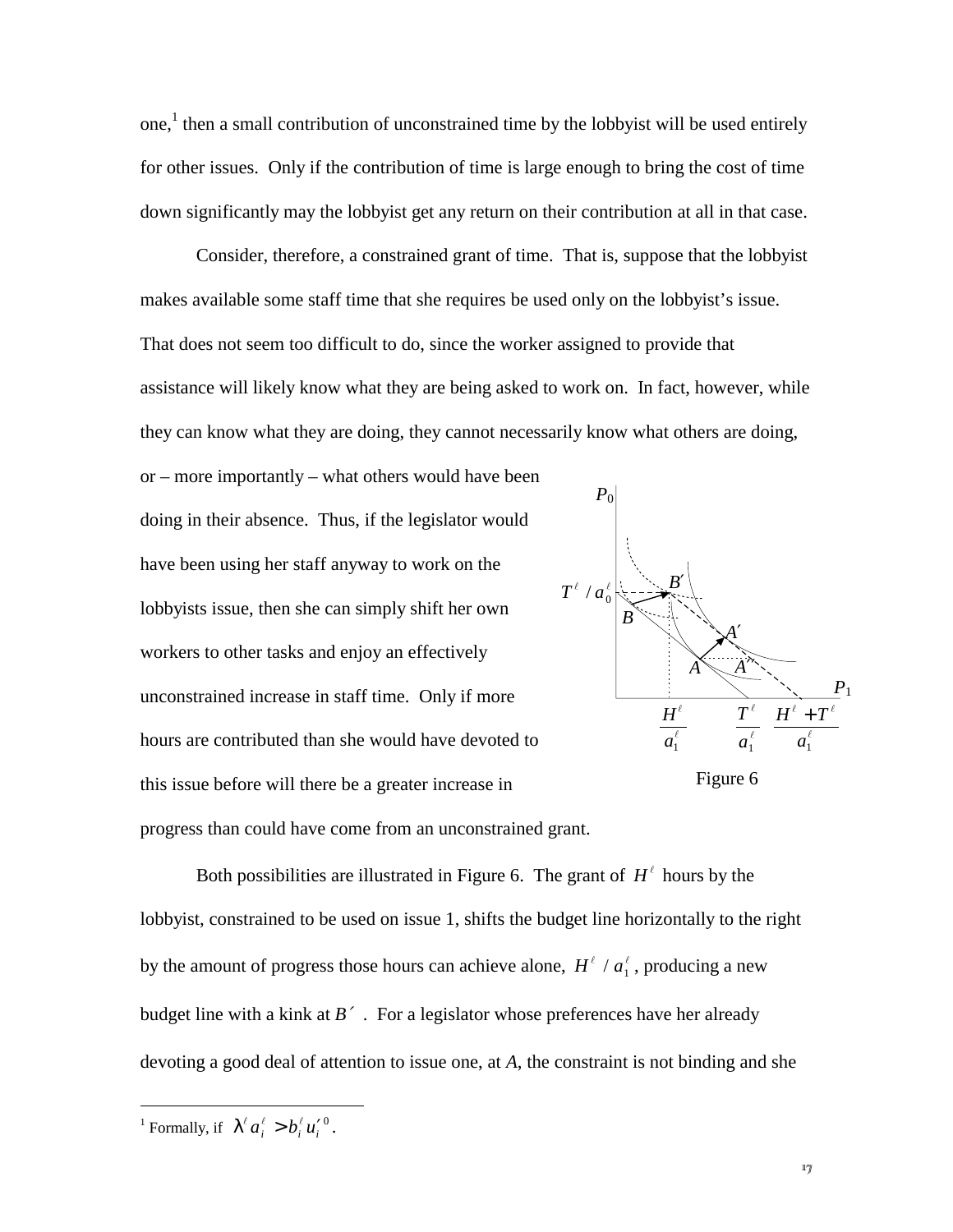spreads the extra hours between both issues. For a legislator who is initially less involved in the issue, however, starting at point *B*, the constraint is binding and the grant has greater success in steering resources toward issue 1.

A final possibility, only hinted at in the figure, may be possible if the lobbyist is able to know what the legislator would do in the absence of her intervention. This may be possible to learn from a sympathetic (or compensated) member of the legislator's staff, or by observing what was done before and assuming that it would not have changed. In any case, if this is possible, then the lobbyist may be able to require that the extra hours be used only for net additional effort towards the issue, with other efforts not being reduced. In that case, the new budget line coincides with the old one down to the initial choice, then extends horizontally to the right to the shifts line in Figure 6. For legislator *A* in that figure, the budget line includes the horizontal segment, *AA*′′. In this case, by construction, the new choice is at *A*′′, and the lobbyist gets a one-for-one return on her contribution.

All of these outcomes are somewhat unsatisfactory for the lobbyist, however, and one would expect her to be more creative in trying to achieve some sort of leverage over the choice of the legislator. After all, the legislator may herself have a strong interest in the issue, and in any case may be gaining significantly from the help. For both reasons there ought to be scope for offering her a deal that would be more favorable to the lobbyist and would be accepted by the legislator.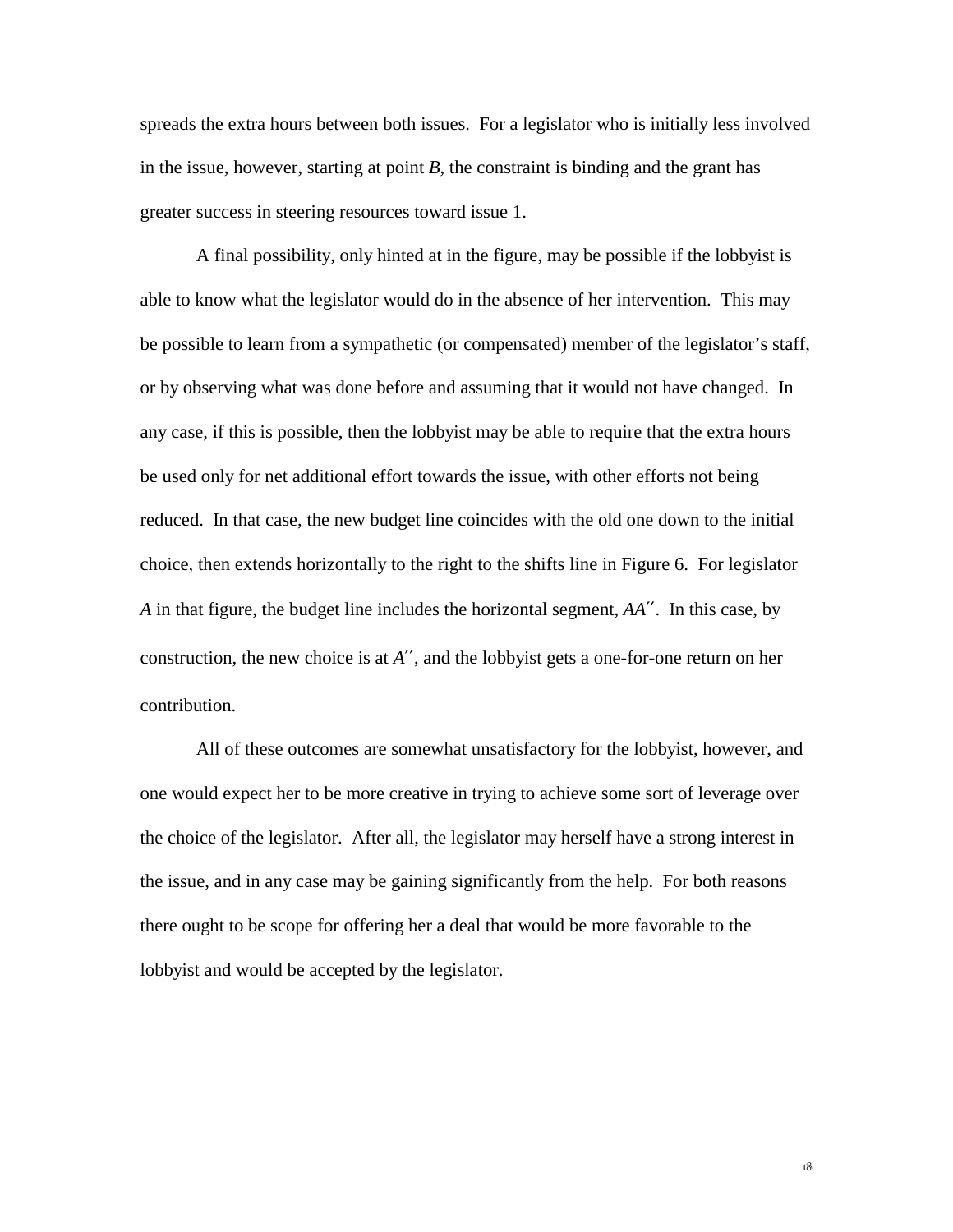One possibility would be a matching grant. Suppose, for example, that the lobbyist offers to provide a staff member to work directly with a member of the legislator's own staff on the issue. The legislator would be free to set the number of

hours these two would work together. Assuming first that the legislator makes sure that all work done on the issue would be done by this team, including any that would have been done before, the new budget line now becomes the one in Figure 7. What the lobbyist has done is in effect to subsidize work on the issue. The effect is exactly like a reduction in the cost of working on the issue,



and the outcome is the same. The legislator moves from point  $A$  to point  $A'$ , increasing progress on the issue.

With general preferences, as noted above for the price change, progress on other issues may rise or fall depending on the interaction of income and substitution effects. Therefore it is possible that the lobbyist will do worse under this scheme than if she had been able to provide the help with an effective constraint on the legislator not to reduce other effort on the issue. However, without that constraint, this matching grant will achieve greater progress on the issue than an unconstrained grant, since the substitution effect augments the income effect of an unconstrained grant. Furthermore, if the substitution effect is stronger than the income effect, as it must be under our assumed additively separable utility function of (1), the lobbyist must do better than even a constrained grant. In this case, since the legislator actually reduces progress on other

 $19$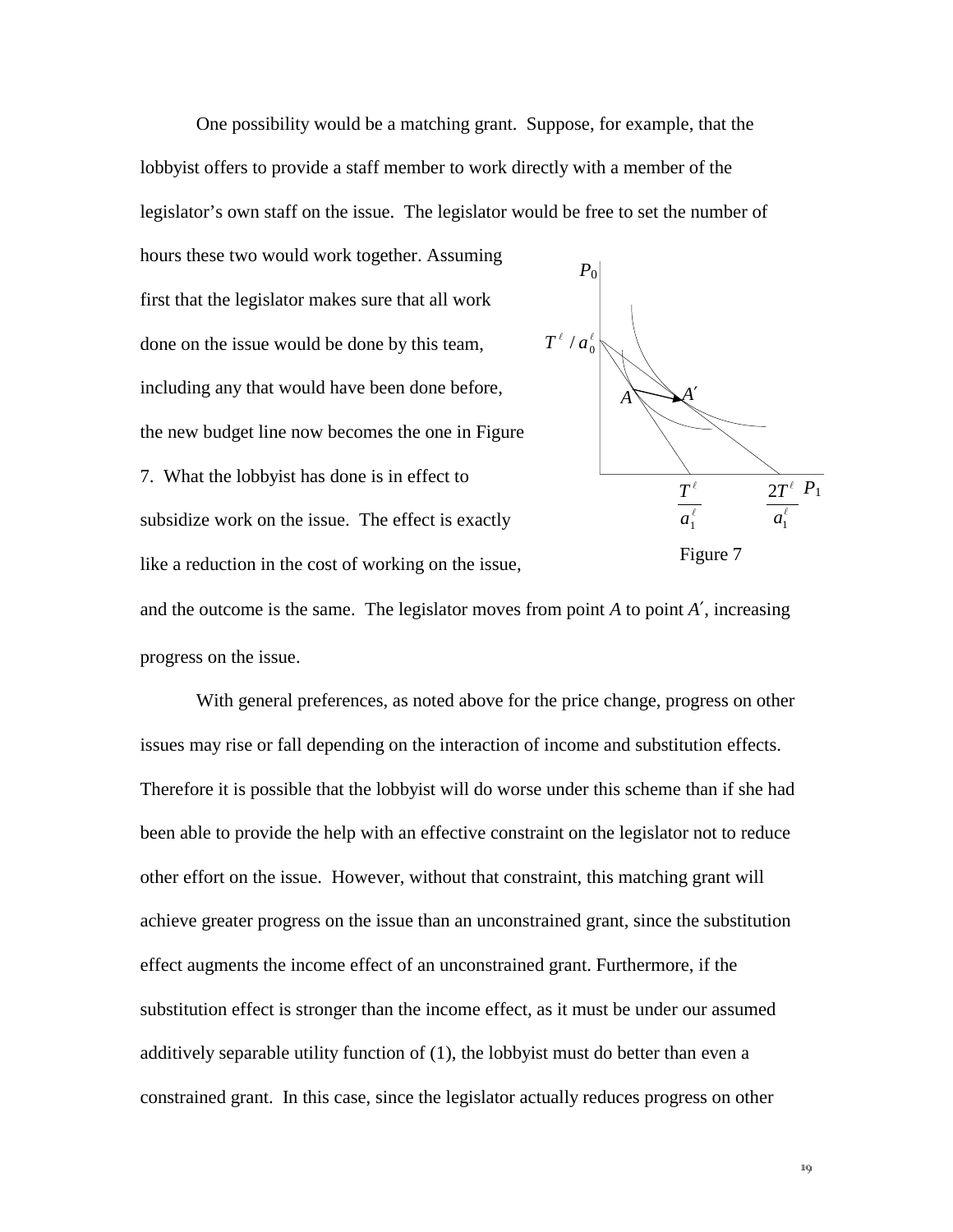issues, diverting staff time toward this issue in response to the subsidy, the increase in progress on issue 1 is more than one for one with the time provided by the lobbyist.

Interestingly, one can imagine that a matching grant might not match only one person from the legislator's staff with a person from the lobbyist's. This ratio could go either way, and the model can suggest how the choice will influence both the progress achieved toward the issue and the resources devoted to it by the lobbyist. We leave this as something to be explored in further research.



Another possibility that is more cost effective for the lobbyist, if she can manage it, is to provide a matching grant but restrict its use to efforts that would not have been undertaken in its absence. In that case the new budget line coincides with the old down to the old choice, then angles off to the right as additional hours from the legislator are matched by the lobbyist. Figure 8 starts from Figure 7, reproducing points *A* and *A*′ that were chosen initially and with the unconstrained matching grant of one for one. With a constrained matching grant of one for one, the budget line kinks at *A* and extends down to point *C*. The optimum for that budget line is at *A*′′, and involves much less progress, but also much less of the lobbyists time, on issue 1 than with the unconstrained matching grant. To get the same amount of progress as at *A*′, the lobbyist must provide a larger subsidy, as shown in the budget line that kinks from *A* to *D*, and yields a choice at point *A*′′′.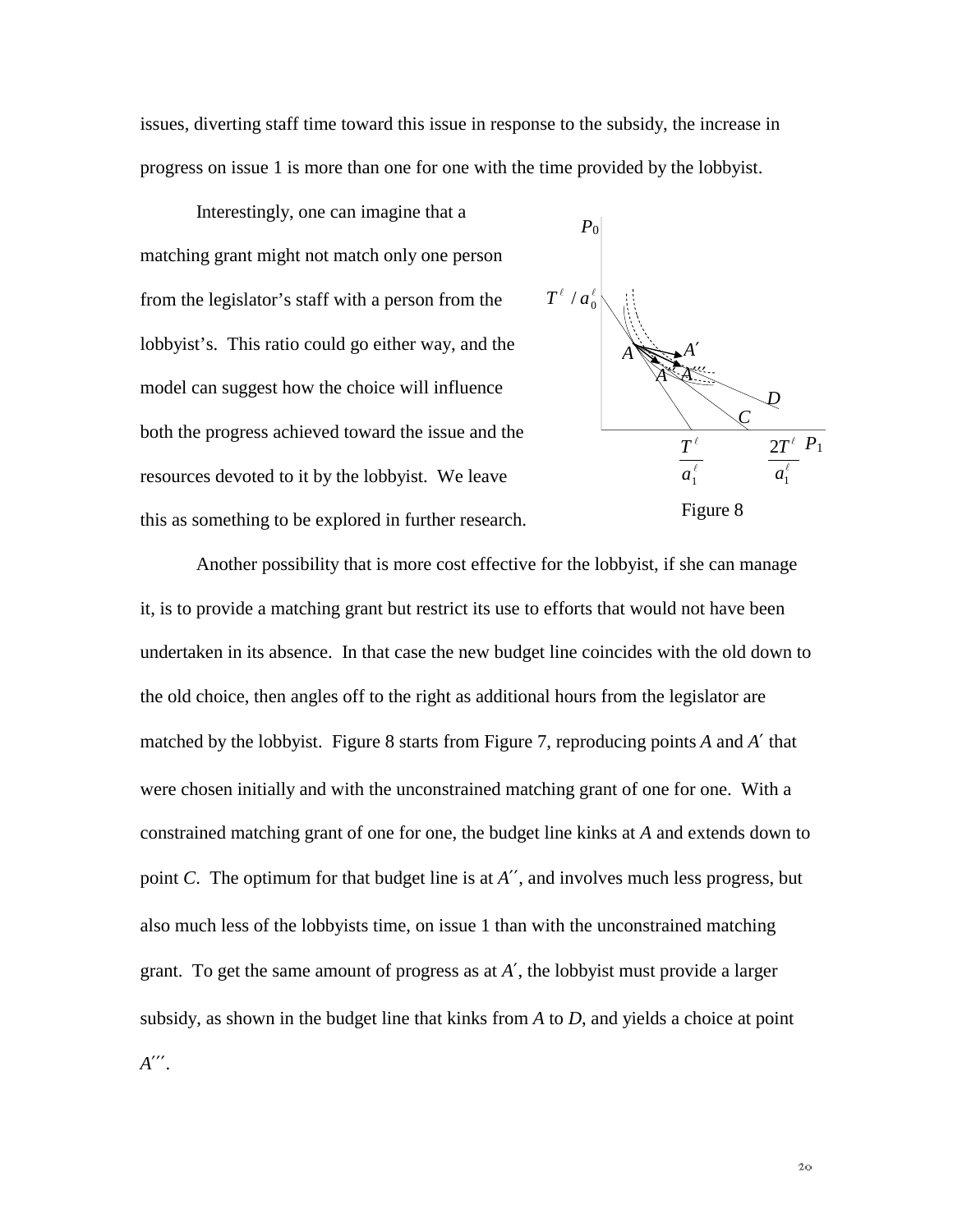There are no doubt many other possibilities that could be considered, and one interesting question for further research would be to look for optimal contractual arrangements between lobbyists and legislators that would maximize the benefits to one, the other, or both. However we will not pursue that issue here. Rather, for the remainder of the paper we will consider only the two simplest arrangements that we have mentioned so far, the unconstrained simple grant of Figure 6 (*A* to *A*′) and the unconstrained matching grant of Figure 7. The question will be, within the context of this model and from the perspective of the optimizing lobbyist, how big will these grants be and to whom will they be given.

#### *Optimal Lobbying*

Suppose, then, that we have a lobbyist concerned only with promoting progress on issue 1, and that the lobbyist has total resources  $\overline{H}$  available to be contributed to various legislators. There is a finite number of legislators, each with their own parameters  $b_i^{\ell}$ indicating their concern for the lobbyist's issue. She must choose how much of a grant to offer to each, either simple or matching, so as to maximize the total progress made on the issue.

A first concern is whether this problem has a solution. With finite  $\overline{H}$  and a finite number of legislators, it seems that it must, although the solution may be to give all of  $\overline{H}$ to one legislator. That would be interesting in itself, perhaps, but it is unlikely. We have assumed that time requirements of progress are constant, so there is no diminishing returns on the production side to limit how much is given to one legislator. However we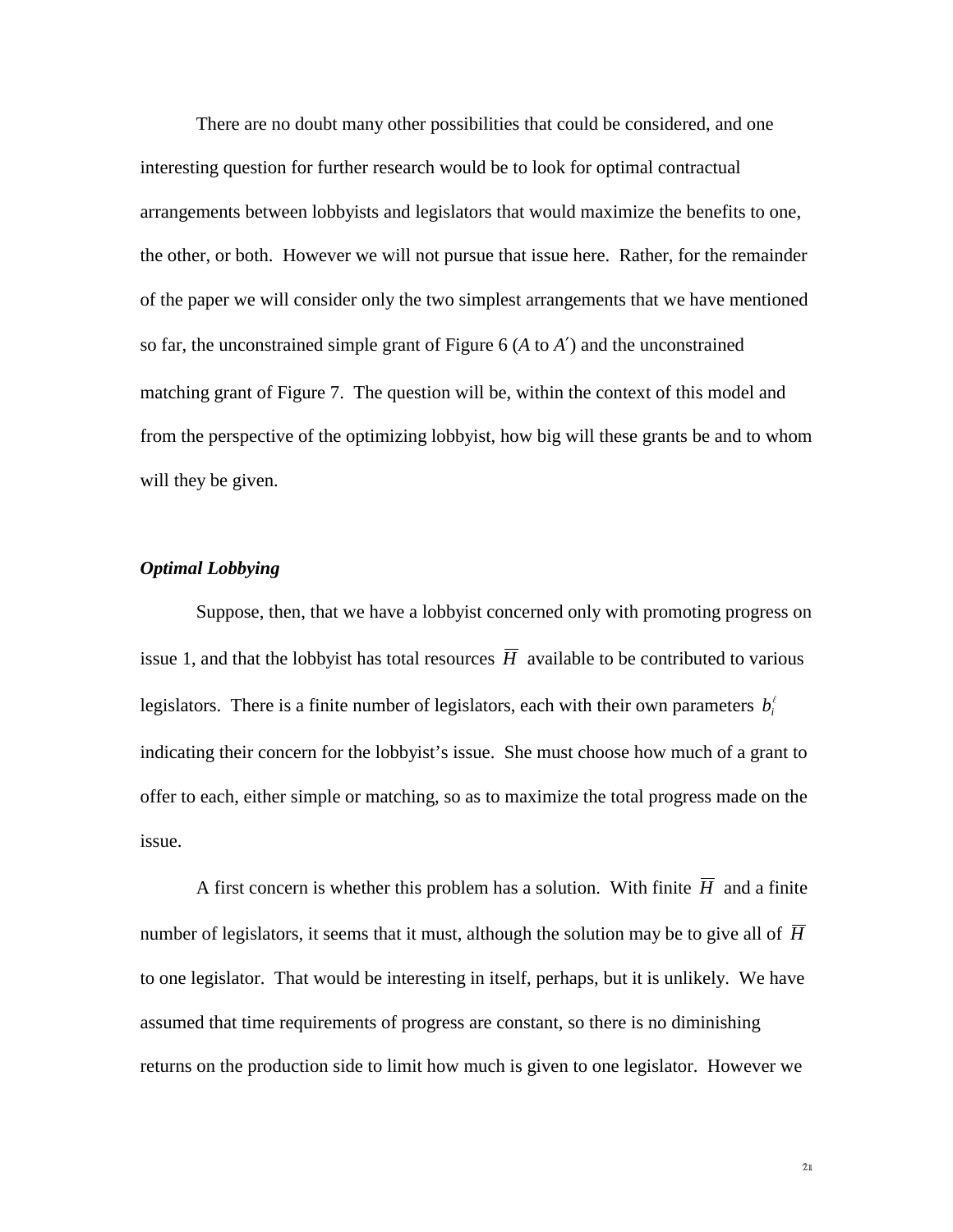have assumed diminishing marginal utility on the part of the legislators themselves, and this will induce them to devote less and less of additional grants to the favored cause.

#### **IV. Implications for Trade Policy**

 $\overline{a}$ 

We are not in a position now to identify the implications of this model for trade policy. But we can offer some speculations about how our model might comprehend the role of public interest groups in trade policy, which have been largely neglected in work to date.

At least since Olson published *The Logic of Collective Action* in 1965, the origins and maintenance of public interest groups have been something of a mystery for economic theory. But as Walker has shown, since about 1965 the number and political strength of public interest groups in the United States have boomed. In international trade, for instance, environmental and human rights groups have played important legislative roles in recent years -- testifying at hearings, lobbying legislators, sometimes negotiating side agreements as a condition for allowing trade agreements to move forward.

In light of the conventional vote-buying model, these are unhappy facts. Groups poor in resources ought to fare poorly in the market for legislators' votes.<sup>2</sup> How might we explain this? One line of argument holds that, while short on money to finance campaigns or hire high-priced lobbyists, many public interest groups have other reelection-relevant resources, most notably, the ability to mobilize voters around issues

 $2^{2}$  Of course, not all public interest groups are resource-poor. The NRA and anti-abortion groups come immediately to mind as groups that donate substantial campaign funds to candidates, finance independent political advertisements, and retain their own Washington lobbyists. In this respect, the logic underlying their influence should differ little from private groups, save for the additional advantage that such public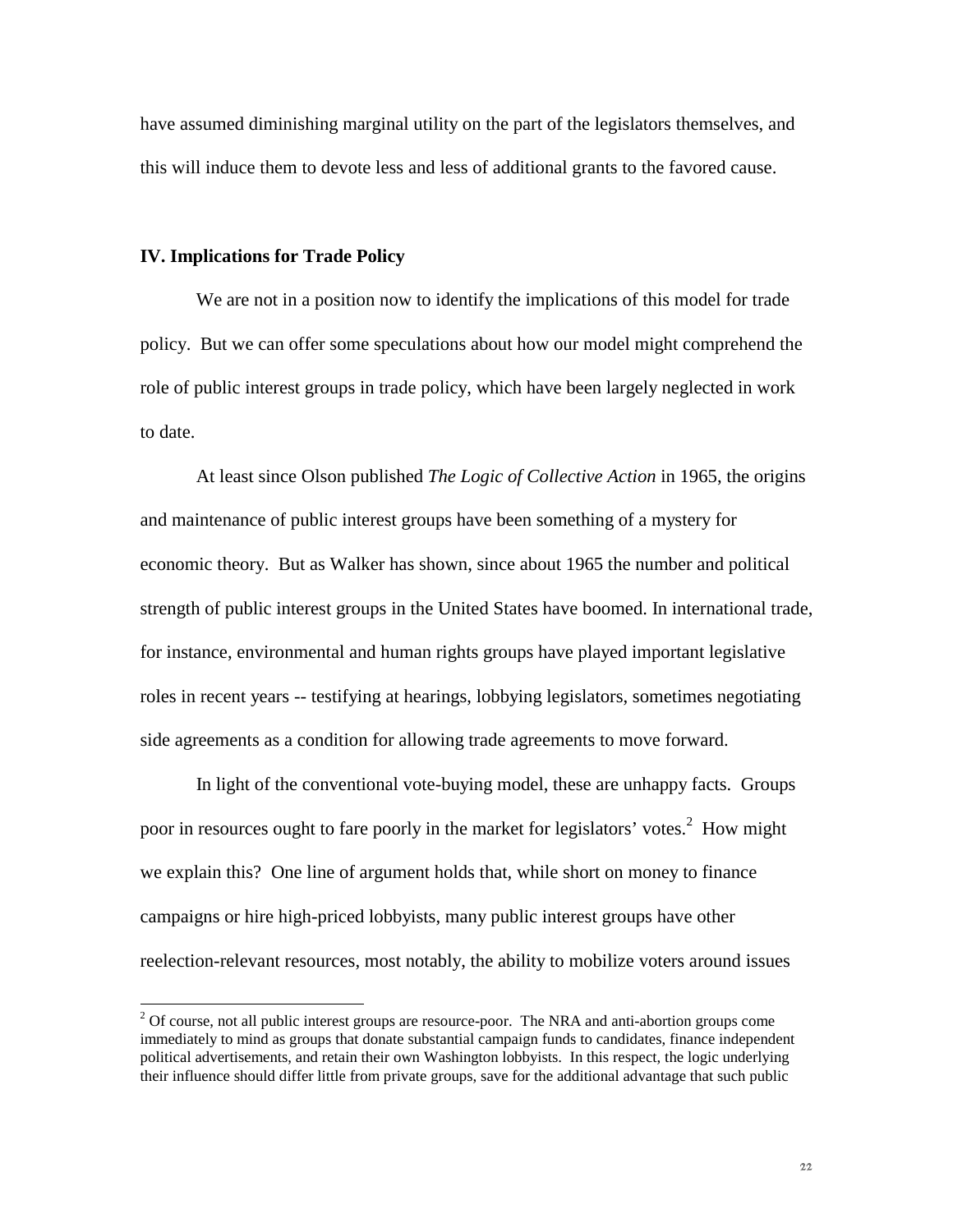that the group cares about and otherwise communicate reelection-relevant information. In this way, mass membership groups might enhance legislator responsiveness to interested subsets of voters, consistent with Denzau and Munger's model (1986) of how unorganized interests get represented. According to the standard account, after all, group donations merely provide the legislator with the financial means to advertise, so that he ultimately might sell himself to enough voters to win (re)election. If membership groups can deliver votes through more direct means, so much the better.

This undoubtedly characterizes the means by which many public interest groups exert leverage over legislators much of the time. But this account leaves unresolved several other puzzles. First, it doesn't account well for the important legislative roles played by groups that have no PACs and few members, such as groups pushing for international improvements in human rights. In fact, most do not have PACs. The memberships of most are modest in size. And their memberships tend to be geographically dispersed. These factors limit the extent to which public interest groups can make credible threats (or promises) regarding electorally significant voter retributions (or rewards).

Second, many groups do not have and cannot credibly claim nontrivial influence on the vote choices of their members.<sup>3</sup> Olson has taught us that the basis for recruitment and maintenance of large membership organization lies in the provision of selective benefits, not the promotion of public goods. Except on the most salient issues and on

 $\overline{a}$ 

groups have in organizational resources to mobilize large numbers of members in letter-writing campaigns or elections.

 $3$  Of course, one can point to some prominent public interest groups that sometimes exert such influence. Again, the NRA and the anti-abortion groups come to mind. Whether these and other organizations can in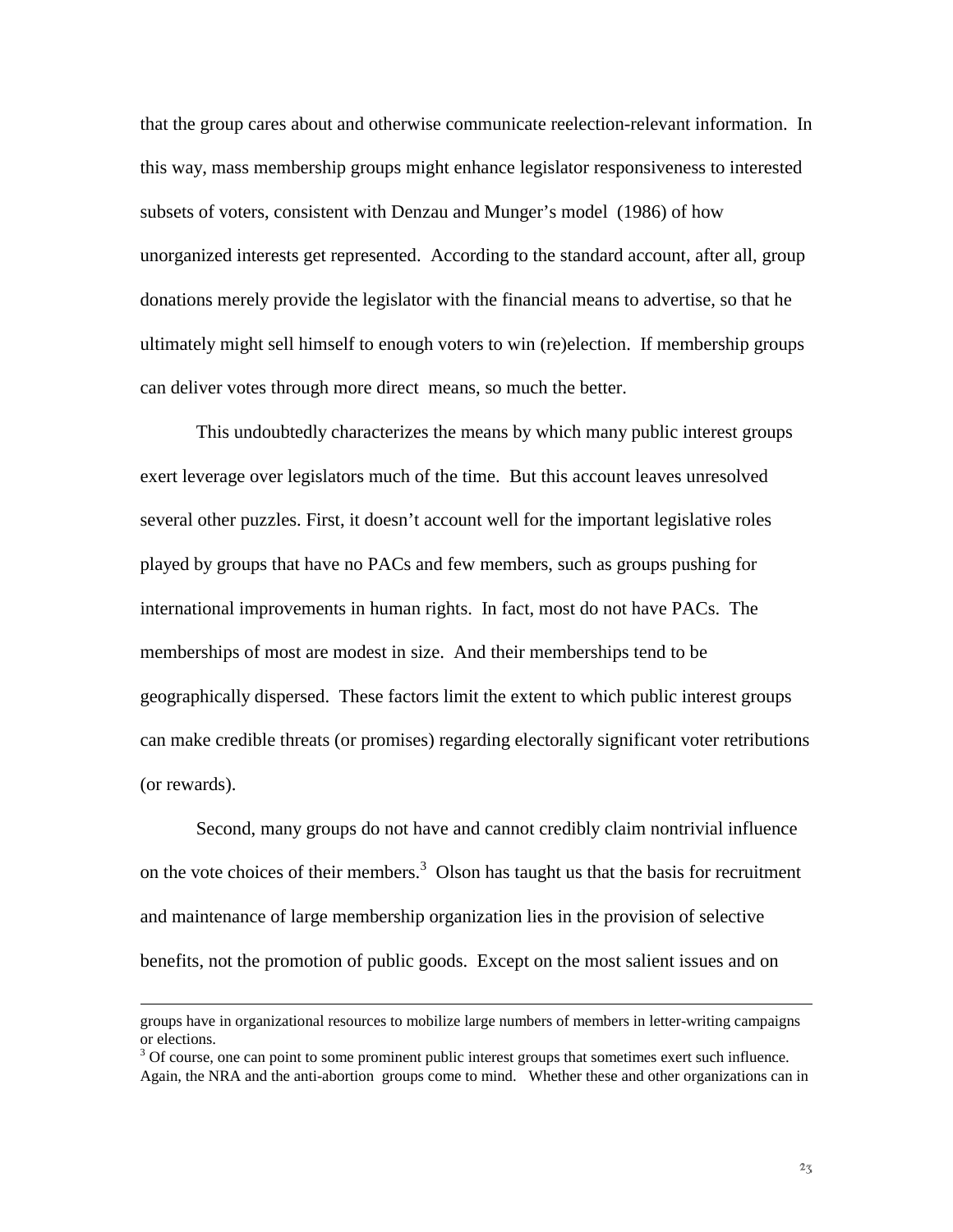carefully selected occasions, a large group should find it difficult to mobilize members whose association with the group is motivated only weakly by their preferences for the public goods that the public lobby seeks to promote in the legislative process. To the extent that this is true, groups organized around public goods (human rights, environmental protection) should lack electoral leverage compared to groups organized around private benefits (agricultural subsidies, Medicare premiums).

Our model, however, allows for conditions under which public interest group lobbying can matter in spite of these groups' relative electoral irrelevance. They target legislators who, for whatever reason, hold policy positions similar to their own, and they subsidize their efforts toward achieving progress on issues that the group cares about. Public interest groups, like private interest groups, may serve as service bureaus or support staff for members of Congress, but this is not evidence of their unimportance, as Bauer, Pool, and Dexter (1963) inferred. Rather, it reveals the mechanisms through which they are important, and in ways similar to private industry groups.

In sum, our model is general with respect to both private and public interest groups in trade policymaking. It should help us to explain why, say, human rights and environmental issues occupy space on the agendas of trade policymakers and sometimes affect the provisions that ultimately get negotiated.

 $\overline{a}$ 

fact deliver many votes on more than rare occasions, their reputation for doing so undoubtedly enhances their influence over legislators who are risk-averse with respect to reelection.